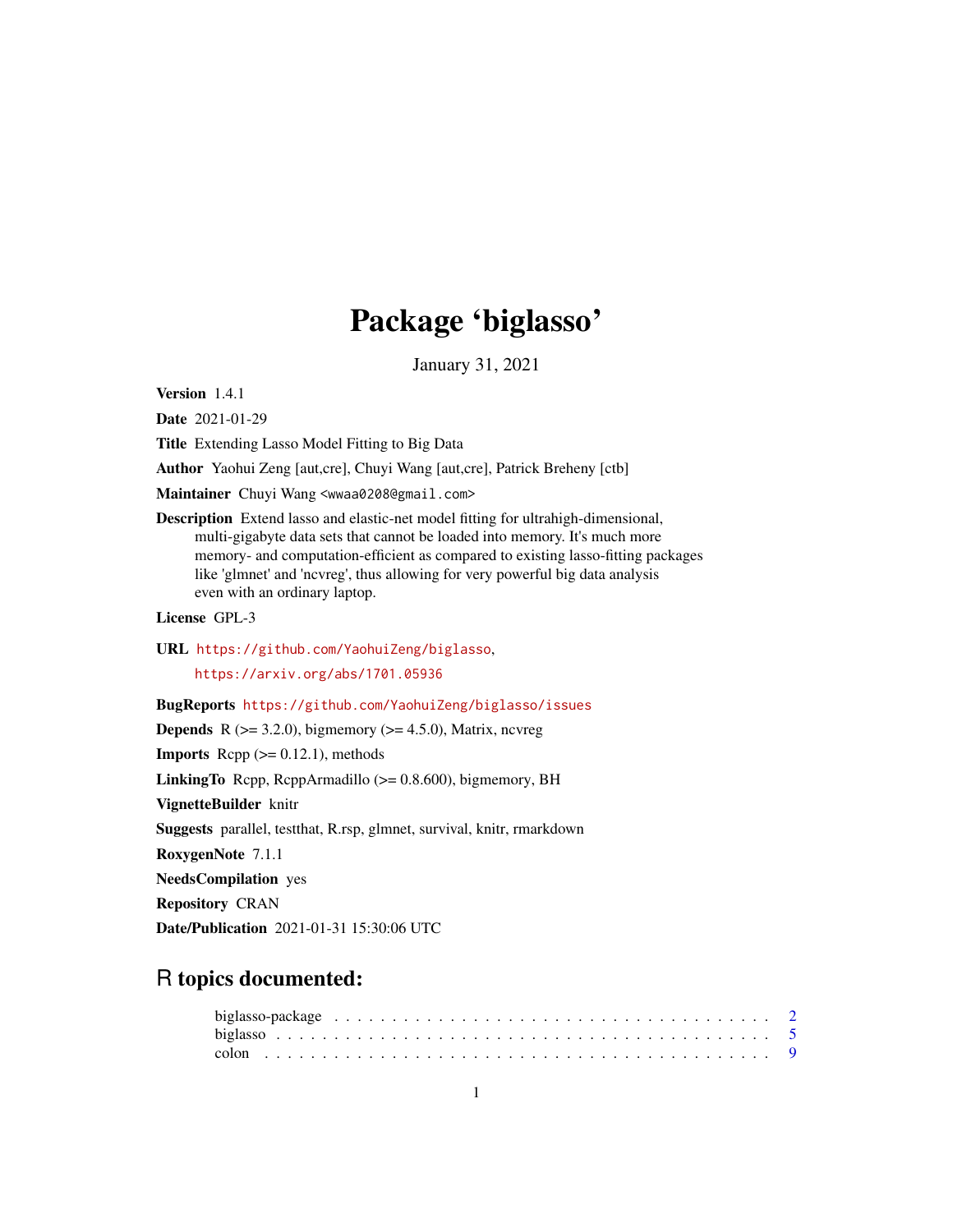# <span id="page-1-0"></span>2 biglasso-package

<span id="page-1-1"></span>biglasso-package *Extending Lasso Model Fitting to Big Data*

#### **Description**

Extend lasso and elastic-net linear, logistic and cox regression models for ultrahigh-dimensional, multi-gigabyte data sets that cannot be loaded into available RAM. This package utilizes memorymapped files to store the massive data on the disk and only read those into memory whenever necessary during model fitting. Moreover, some advanced feature screening rules are proposed and implemented to accelerate the model fitting. As a result, this package is much more memory- and computation-efficient and highly scalable as compared to existing lasso-fitting packages such as [glmnet](https://CRAN.R-project.org/package=glmnet) and [ncvreg,](https://CRAN.R-project.org/package=ncvreg) thus allowing for powerful big data analysis even with only an ordinary laptop.

#### Details

| Package: | biglasso   |
|----------|------------|
| Type:    | Package    |
| Version: | $1.4 - 1$  |
| Date:    | 2021-01-29 |
| License: | $GPL-3$    |

Penalized regression models, in particular the lasso, have been extensively applied to analyzing high-dimensional data sets. However, due to the memory limit, existing R packages are not capable of fitting lasso models for ultrahigh-dimensional, multi-gigabyte data sets which have been increasingly seen in many areas such as genetics, biomedical imaging, genome sequencing and high-frequency finance.

This package aims to fill the gap by extending lasso model fitting to Big Data in R. Version  $\ge$ 1.2-3 represents a major redesign where the source code is converted into C++ (previously in C), and new feature screening rules, as well as OpenMP parallel computing, are implemented. Some key features of biglasso are summarized as below:

- 1. it utilizes memory-mapped files to store the massive data on the disk, only loading data into memory when necessary during model fitting. Consequently, it's able to seamlessly datalarger-than-RAM cases.
- 2. it is built upon pathwise coordinate descent algorithm with warm start, active set cycling, and feature screening strategies, which has been proven to be one of fastest lasso solvers.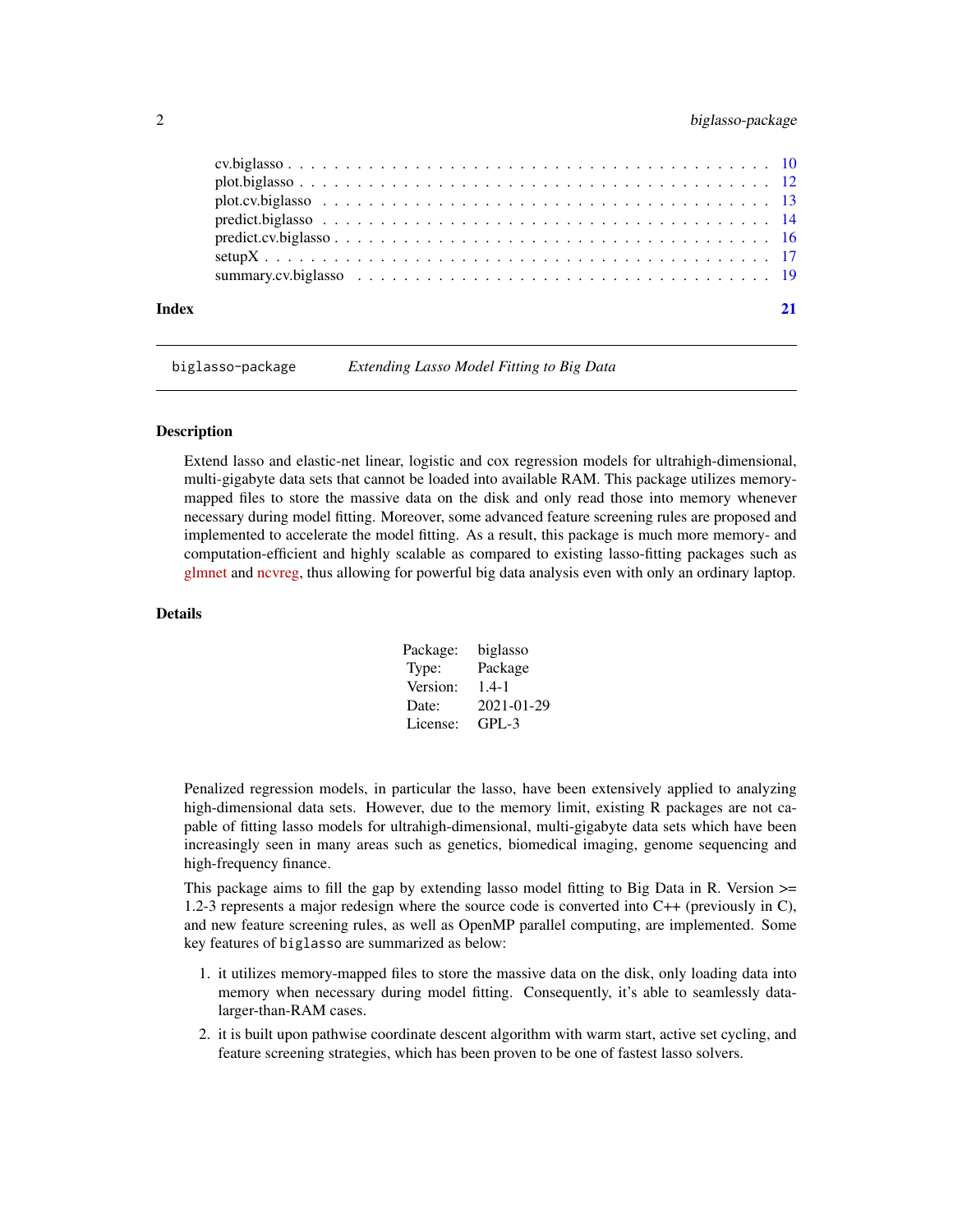- <span id="page-2-0"></span>3. in incorporates our newly developed hybrid and adaptive screening that outperform state-ofthe-art screening rules such as the sequential strong rule (SSR) and the sequential EDPP rule (SEDPP) with additional 1.5x to 4x speedup.
- 4. the implementation is designed to be as memory-efficient as possible by eliminating extra copies of the data created by other R packages, making it at least 2x more memory-efficient than glmnet.
- 5. the underlying computation is implemented in C++, and parallel computing with OpenMP is also supported.

#### For more information:

- Benchmarking results: <https://github.com/YaohuiZeng/biglasso>.
- Tutorial: <http://yaohuizeng.github.io/biglasso/articles/biglasso.html>
- Technical paper: <https://arxiv.org/abs/1701.05936>

#### Note

The input design matrix  $X$  must be a [big.matrix](#page-0-0) object. This can be created by the function as.big.matrix in the R package [bigmemory.](https://CRAN.R-project.org//package=bigmemory) If the data (design matrix) is very large (e.g. 10 GB) and stored in an external file, which is often the case for big data, X can be created by calling the function [setupX](#page-16-1). In this case, there are several restrictions about the data file:

- 1. the data file must be a well-formated ASCII-file, with each row corresponding to an observation and each column a variable;
- 2. the data file must contain only one single type. Current version only supports double type;
- 3. the data file must contain only numeric variables. If there are categorical variables, the user needs to create dummy variables for each categorical varable (by adding additional columns).

Future versions will try to address these restrictions.

Denote the number of observations and variables be, respectively, n and p. It's worth noting that the package is more suitable for wide data (ultrahigh-dimensional,  $p \gg n$ ) as compared to long data (n >> p). This is because the model fitting algorithm takes advantage of sparsity assumption of highdimensional data. To just give the user some ideas, below are some benchmarking results of the total computing time (in seconds) for solving lasso-penalized linear regression along a sequence of 100 values of the tuning parameter. In all cases, assume 20 non-zero coefficients equal +/- 2 in the true model. (Based on Version 1.2-3, screening rule "SSR-BEDPP" is used)

• For wide data case  $(p > n)$ ,  $n = 1,000$ :

| D                | 1.000  | 10,000 | 100,000 | 1.000.000 |
|------------------|--------|--------|---------|-----------|
| Size of X        | 9.5 MB | 95 MB  | 950 MB  | 9.5 GB    |
| Elapsed time (s) | 0.11   | 0.83   | 8.47    | 85.50     |

#### Author(s)

Yaohui Zeng, Chuyi Wang and Patrick Breheny

Maintainer: Yaohui Zeng <yaohui.zeng@gmail.com> and Chuyi Wang <wwaa0208@gmail.com>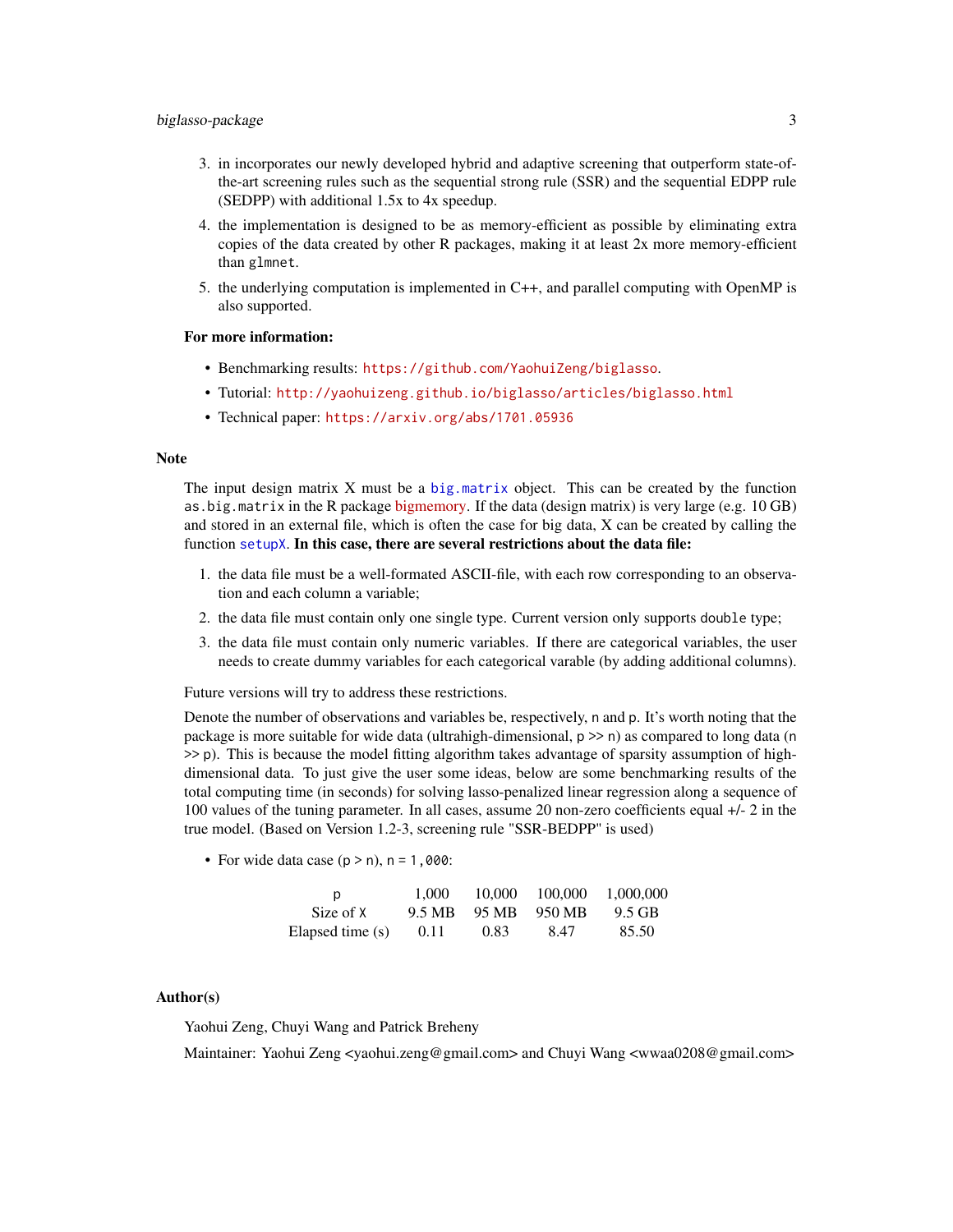#### References

- Zeng, Y., and Breheny, P. (2017). The biglasso Package: A Memory- and Computation-Efficient Solver for Lasso Model Fitting with Big Data in R. [https://arxiv.org/abs/1701.](https://arxiv.org/abs/1701.05936) [05936](https://arxiv.org/abs/1701.05936).
- Tibshirani, R., Bien, J., Friedman, J., Hastie, T., Simon, N., Taylor, J., and Tibshirani, R. J. (2012). Strong rules for discarding predictors in lasso-type problems. *Journal of the Royal Statistical Society: Series B (Statistical Methodology)*, 74(2), 245-266.
- Wang, J., Zhou, J., Wonka, P., and Ye, J. (2013). Lasso screening rules via dual polytope projection. *In Advances in Neural Information Processing Systems*, pp. 1070-1078.
- Xiang, Z. J., and Ramadge, P. J. (2012). Fast lasso screening tests based on correlations. *In Acoustics, Speech and Signal Processing (ICASSP), 2012 IEEE International Conference on* (pp. 2137-2140). IEEE.
- Wang, J., Zhou, J., Liu, J., Wonka, P., and Ye, J. (2014). A safe screening rule for sparse logistic regression. *In Advances in Neural Information Processing Systems*, pp. 1053-1061.

#### Examples

```
## Not run:
## Example of reading data from external big data file, fit lasso model,
## and run cross validation in parallel
# simulated design matrix, 1000 observations, 500,000 variables, ~ 5GB
# there are 10 true variables with non-zero coefficient 2.
xfname <- 'x_e3_5e5.txt'
yfname <- 'y_e3_5e5.txt' # response vector
time <- system.time(
  X \leq setupX(xfname, sep = '\t') # create backing files (.bin, .desc)
\lambdaprint(time) # \sim 7 minutes; this is just one-time operation
dim(X)
# the big.matrix then can be retrieved by its descriptor file (.desc) in any new R session.
rm(X)xdesc <- 'x_e3_5e5.desc'
X <- attach.big.matrix(xdesc)
dim(X)
y \le - as.matrix(read.table(yfname, header = F))
time.fit <- system.time(
  fit <- biglasso(X, y, family = 'gaussian', screen = 'Hybrid')
\lambdaprint(time.fit) # \sim 44 seconds for fitting a lasso model along the entire solution path
# cross validation in parallel
seed <- 1234
time.cvfit <- system.time(
  cvfit <- cv.biglasso(X, y, family = 'gaussian', screen = 'Hybrid',
                        seed = seed, ncores = 4, nfolds = 10)
\lambdaprint(time.cvfit) # \sim 3 minutes for 10-fold cross validation
```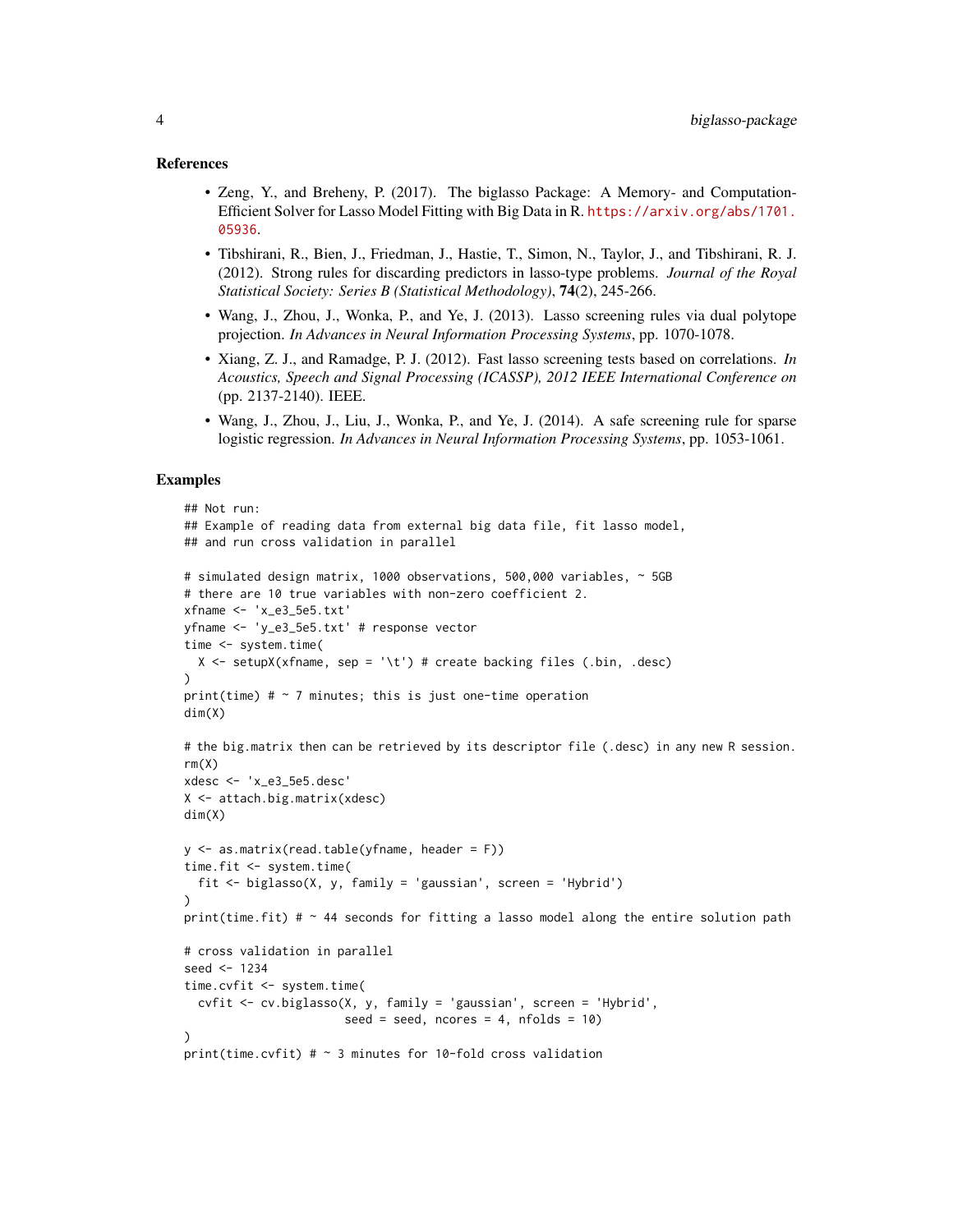#### <span id="page-4-0"></span>biglasso 500 to 100 minutes and 200 minutes and 200 minutes and 200 minutes and 200 minutes and 200 minutes and 200 minutes and 200 minutes and 200 minutes and 200 minutes and 200 minutes and 200 minutes and 200 minutes an

plot(cvfit) summary(cvfit) ## End(Not run)

<span id="page-4-1"></span>biglasso *Fit lasso penalized regression path for big data*

#### Description

Extend lasso model fitting to big data that cannot be loaded into memory. Fit solution paths for linear or logistic regression models penalized by lasso, ridge, or elastic-net over a grid of values for the regularization parameter lambda.

#### Usage

```
biglasso(
 X,
 y,
  row.idx = 1: nrow(X),
  penalty = c("lasso", "ridge", "enet"),
  family = c("gaussian", "binomial", "cox"),
  alg.logistic = c("Newton", "MM"),
  screen = c("Adaptive", "SSR", "Hybrid", "None"),
  safe.thresh = 0,
  update.thresh = 1,
  ncores = 1,
  alpha = 1,
  lambda.min = ifelse(nrow(X) > ncol(X), 0.001, 0.05),
  nlambda = 100,
  lambda.log.scale = TRUE,
  lambda,
  eps = 1e-07,
  max.iter = 1000,dfmax = ncol(X) + 1,
  penalty.factor = rep(1, ncol(X)),wan = TRUE,output.time = FALSE,
  return.time = TRUE,
  verbose = FALSE
```
# )

# **Arguments**

X The design matrix, without an intercept. It must be a [big.matrix](#page-0-0) object. The function standardizes the data and includes an intercept internally by default during the model fitting.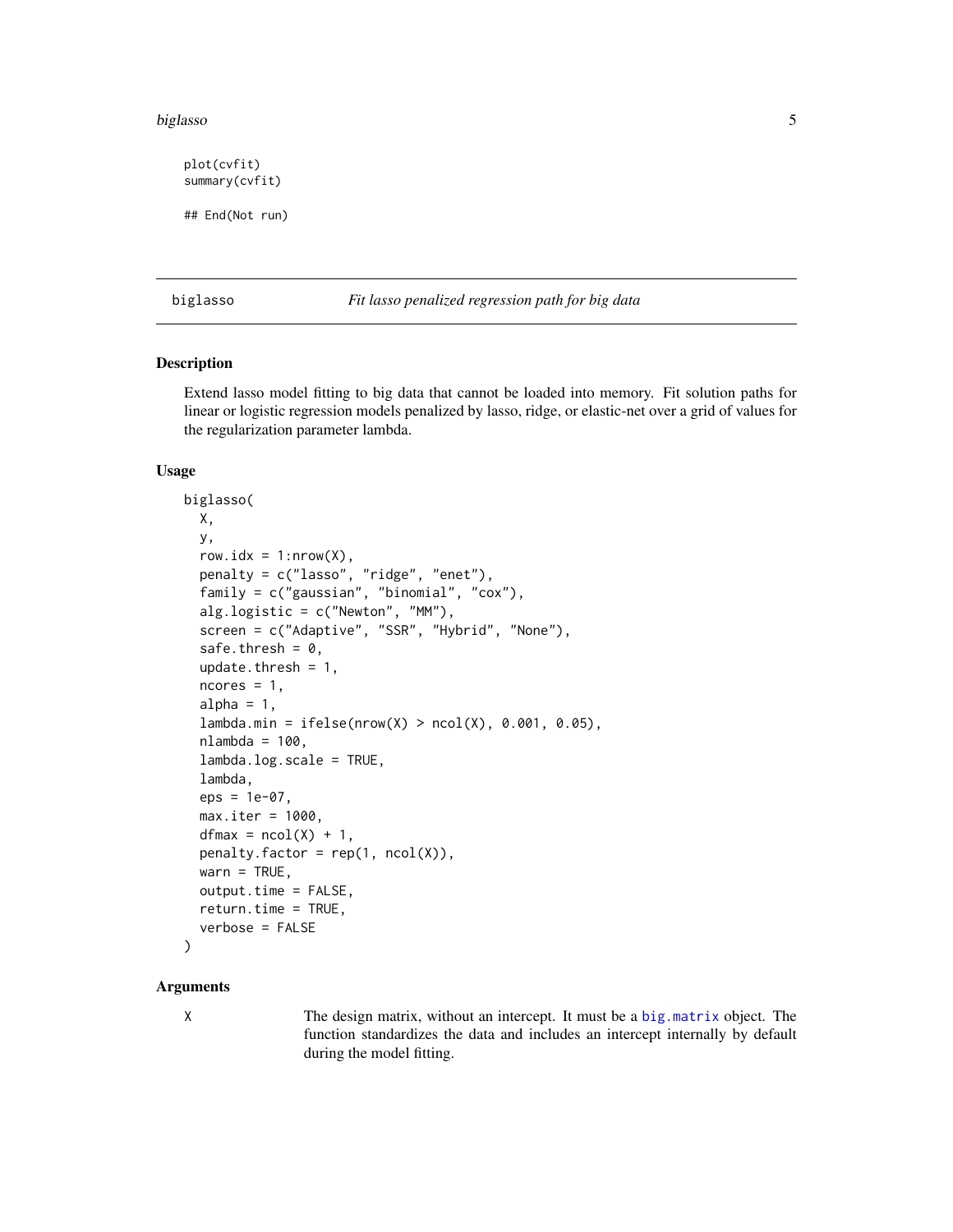| у                           | The response vector for family="gaussian" or family="binomial". For fam-<br>ily="cox", y should be a two-column matrix with columns 'time' and 'status'.<br>The latter is a binary variable, with '1' indicating death, and '0' indicating right<br>censored.                                                                                                                                                                                                                                                                                                                                                                                                                                                                                                                               |
|-----------------------------|---------------------------------------------------------------------------------------------------------------------------------------------------------------------------------------------------------------------------------------------------------------------------------------------------------------------------------------------------------------------------------------------------------------------------------------------------------------------------------------------------------------------------------------------------------------------------------------------------------------------------------------------------------------------------------------------------------------------------------------------------------------------------------------------|
| row.idx                     | The integer vector of row indices of $X$ that used for fitting the model. 1: $nrow(X)$<br>by default.                                                                                                                                                                                                                                                                                                                                                                                                                                                                                                                                                                                                                                                                                       |
| penalty                     | The penalty to be applied to the model. Either "lasso" (the default), "ridge",<br>or "enet" (elastic net).                                                                                                                                                                                                                                                                                                                                                                                                                                                                                                                                                                                                                                                                                  |
| family                      | Either "gaussian", "binomial" or "cox", depending on the response.                                                                                                                                                                                                                                                                                                                                                                                                                                                                                                                                                                                                                                                                                                                          |
| alg.logistic                | The algorithm used in logistic regression. If "Newton" then the exact hessian<br>is used (default); if "MM" then a majorization-minimization algorithm is used<br>to set an upper-bound on the hessian matrix. This can be faster, particularly in<br>data-larger-than-RAM case.                                                                                                                                                                                                                                                                                                                                                                                                                                                                                                            |
| screen                      | The feature screening rule used at each lambda that discards features to speed<br>up computation: "SSR" (default if penalty="ridge" or penalty="enet" ) is<br>the sequential strong rule; "Hybrid" is our newly proposed hybrid screening<br>rules which combine the strong rule with a safe rule. "Adaptive" (default for<br>penalty="lasso" without penalty. factor) is our newly proposed adaptive<br>rules which reuse screening reference for multiple lambda values. Note that:<br>(1) for linear regression with elastic net penalty, both "SSR" and "Hybrid"<br>are applicable since version 1.3-0; (2) only "SSR" is applicable to elastic-net-<br>penalized logistic regression or cox regression; (3) active set cycling strategy is<br>incorporated with these screening rules. |
| safe.thresh                 | the threshold value between 0 and 1 that controls when to stop safe test. For<br>example, 0.01 means to stop safe test at next lambda iteration if the number of<br>features rejected by safe test at current lambda iteration is not larger than 1% of<br>the total number of features. So 1 means to always turn off safe test, whereas<br>0 (default) means to turn off safe test if the number of features rejected by safe<br>test is 0 at current lambda.                                                                                                                                                                                                                                                                                                                             |
| update.thresh               | the non negative threshold value that controls how often to update the reference<br>of safe rules for "Adaptive" methods. Smaller value means updating more often.                                                                                                                                                                                                                                                                                                                                                                                                                                                                                                                                                                                                                          |
| ncores                      | The number of OpenMP threads used for parallel computing.                                                                                                                                                                                                                                                                                                                                                                                                                                                                                                                                                                                                                                                                                                                                   |
| alpha                       | The elastic-net mixing parameter that controls the relative contribution from the<br>lasso (11) and the ridge (12) penalty. The penalty is defined as                                                                                                                                                                                                                                                                                                                                                                                                                                                                                                                                                                                                                                       |
|                             | $\alpha  \beta  _1 + (1-\alpha)/2  \beta  _2^2$ .                                                                                                                                                                                                                                                                                                                                                                                                                                                                                                                                                                                                                                                                                                                                           |
|                             | alpha=1 is the lasso penalty, alpha=0 the ridge penalty, alpha in between 0 and<br>1 is the elastic-net ("enet") penalty.                                                                                                                                                                                                                                                                                                                                                                                                                                                                                                                                                                                                                                                                   |
| lambda.min                  | The smallest value for lambda, as a fraction of lambda.max. Default is .001<br>if the number of observations is larger than the number of covariates and .05<br>otherwise.                                                                                                                                                                                                                                                                                                                                                                                                                                                                                                                                                                                                                  |
| nlambda<br>lambda.log.scale | The number of lambda values. Default is 100.                                                                                                                                                                                                                                                                                                                                                                                                                                                                                                                                                                                                                                                                                                                                                |
|                             | Whether compute the grid values of lambda on log scale (default) or linear scale.                                                                                                                                                                                                                                                                                                                                                                                                                                                                                                                                                                                                                                                                                                           |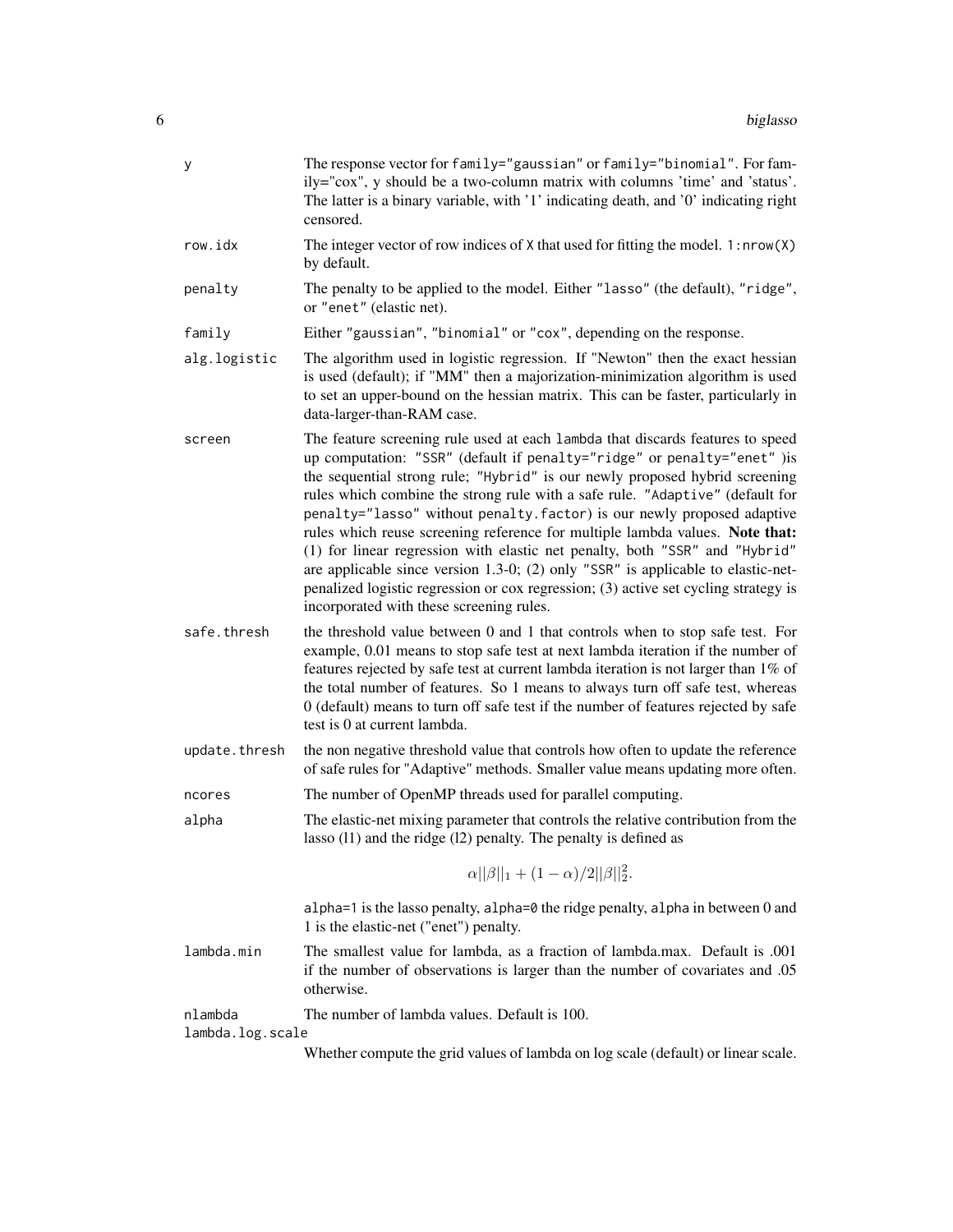#### biglasso 7

| lambda         | A user-specified sequence of lambda values. By default, a sequence of values of<br>length nlambda is computed, equally spaced on the log scale.                                                                                                                                                                                                                                                                                                                                                       |
|----------------|-------------------------------------------------------------------------------------------------------------------------------------------------------------------------------------------------------------------------------------------------------------------------------------------------------------------------------------------------------------------------------------------------------------------------------------------------------------------------------------------------------|
| eps            | Convergence threshold for inner coordinate descent. The algorithm iterates until<br>the maximum change in the objective after any coefficient update is less than eps<br>times the null deviance. Default value is 1e-7.                                                                                                                                                                                                                                                                              |
| max.iter       | Maximum number of iterations. Default is 1000.                                                                                                                                                                                                                                                                                                                                                                                                                                                        |
| dfmax          | Upper bound for the number of nonzero coefficients. Default is no upper bound.<br>However, for large data sets, computational burden may be heavy for models<br>with a large number of nonzero coefficients.                                                                                                                                                                                                                                                                                          |
| penalty.factor | A multiplicative factor for the penalty applied to each coefficient. If supplied,<br>penalty. factor must be a numeric vector of length equal to the number of<br>columns of X. The purpose of penalty. factor is to apply differential penal-<br>ization if some coefficients are thought to be more likely than others to be<br>in the model. Current package doesn't allow unpenalized coefficients. That<br>ispenalty. factor cannot be 0. penalty. factor is only supported for "SSR"<br>screen. |
| warn           | Return warning messages for failures to converge and model saturation? Default<br>is TRUE.                                                                                                                                                                                                                                                                                                                                                                                                            |
| output.time    | Whether to print out the start and end time of the model fitting. Default is<br>FALSE.                                                                                                                                                                                                                                                                                                                                                                                                                |
| return.time    | Whether to return the computing time of the model fitting. Default is TRUE.                                                                                                                                                                                                                                                                                                                                                                                                                           |
| verbose        | Whether to output the timing of each lambda iteration. Default is FALSE.                                                                                                                                                                                                                                                                                                                                                                                                                              |

### Details

The objective function for linear regression (family = "gaussian") is

$$
\frac{1}{2n}RSS + \lambda * penalty,
$$

for logistic regression (family = "binomial") it is

$$
-\frac{1}{n}loglike + \lambda * penalty,
$$

, for cox regression, breslow approximation for ties is applied.

Several advanced feature screening rules are implemented. For lasso-penalized linear regression, all the options of screen are applicable. Our proposal adaptive rule - "Adaptive" - achieves highest speedup so it's the recommended one, especially for ultrahigh-dimensional large-scale data sets. For cox regression and/or the elastic net penalty, only "SSR" is applicable for now. More efficient rules are under development.

#### Value

An object with S3 class "biglasso" with following variables.

beta The fitted matrix of coefficients, store in sparse matrix representation. The number of rows is equal to the number of coefficients, whereas the number of columns is equal to nlambda.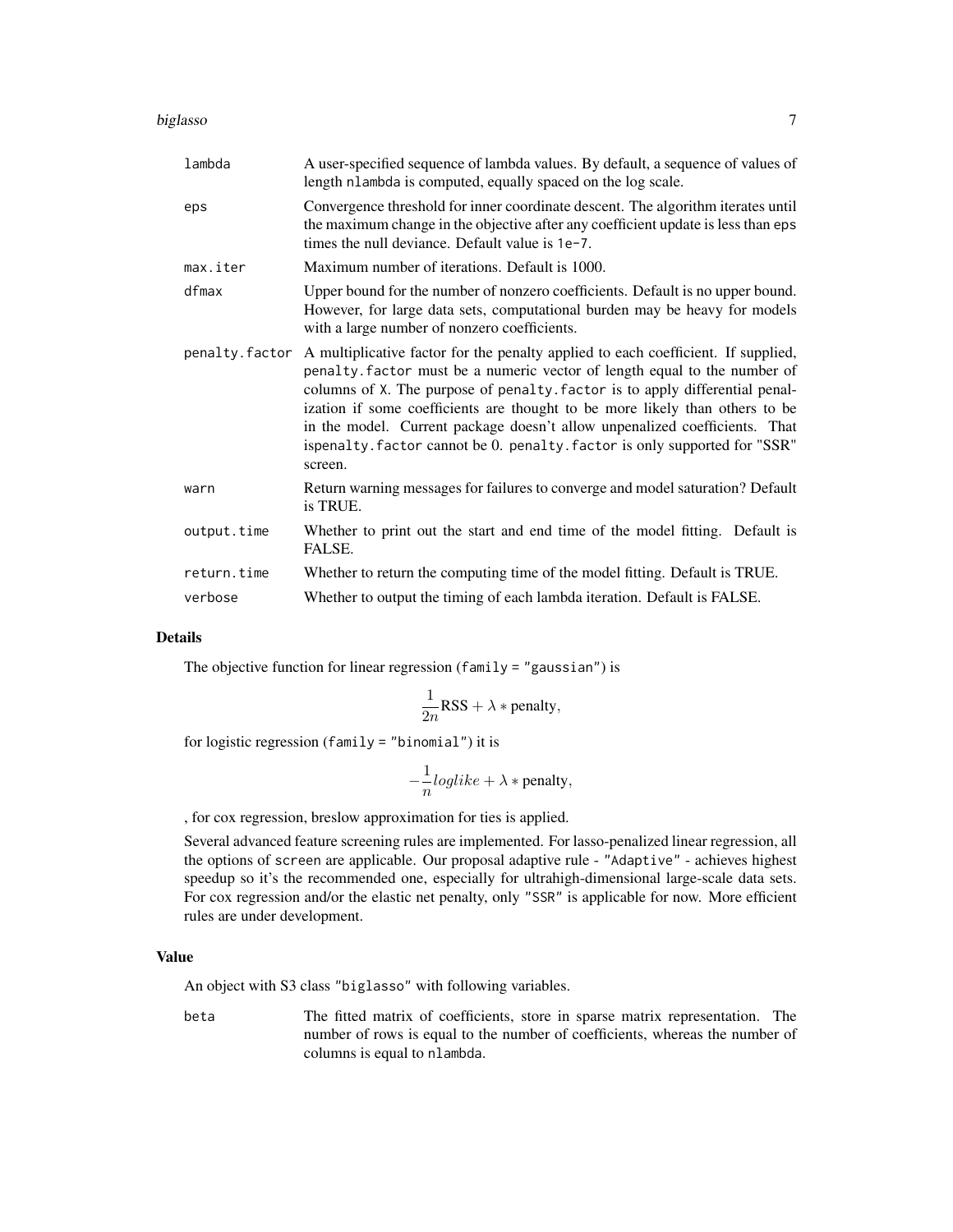<span id="page-7-0"></span>

| O<br>Ō | biglasso |
|--------|----------|
|--------|----------|

| iter                          | A vector of length nlambda containing the number of iterations until conver-<br>gence at each value of lambda.                                                         |
|-------------------------------|------------------------------------------------------------------------------------------------------------------------------------------------------------------------|
| lambda                        | The sequence of regularization parameter values in the path.                                                                                                           |
| penalty                       | Same as above.                                                                                                                                                         |
| family                        | Same as above.                                                                                                                                                         |
| alpha                         | Same as above.                                                                                                                                                         |
| loss                          | A vector containing either the residual sum of squares (for "gaussian") or<br>negative log-likelihood (for "binomial") of the fitted model at each value of<br>lambda. |
| penalty.factor Same as above. |                                                                                                                                                                        |
| n                             | The number of observations used in the model fitting. It's equal to length (row.idx).                                                                                  |
| center                        | The sample mean vector of the variables, i.e., column mean of the sub-matrix of<br>X used for model fitting.                                                           |
| scale                         | The sample standard deviation of the variables, i.e., column standard deviation<br>of the sub-matrix of X used for model fitting.                                      |
| У                             | The response vector used in the model fitting. Depending on row. idx, it could<br>be a subset of the raw input of the response vector y.                               |
| screen                        | Same as above.                                                                                                                                                         |
| col.idx                       | The indices of features that have 'scale' value greater than 1e-6. Features with<br>'scale' less than 1e-6 are removed from model fitting.                             |
| rejections                    | The number of features rejected at each value of lambda.                                                                                                               |
| safe_rejections               |                                                                                                                                                                        |
|                               | The number of features rejected by safe rules at each value of lambda.                                                                                                 |

# Author(s)

Yaohui Zeng, Chuyi Wang and Patrick Breheny Maintainer: Yaohui Zeng <yaohui.zeng@gmail.com> and Chuyi Wang <wwaa0208@gmail.com>

# See Also

[biglasso-package](#page-1-1), [setupX](#page-16-1), [cv.biglasso](#page-9-1), [plot.biglasso](#page-11-1), [ncvreg](#page-0-0)

# Examples

```
## Linear regression
data(colon)
X <- colon$X
y <- colon$y
X.bm <- as.big.matrix(X)
# lasso, default
par(mfrow=c(1,2))
fit.lasso <- biglasso(X.bm, y, family = 'gaussian')
plot(fit.lasso, log.l = TRUE, main = 'lasso')
```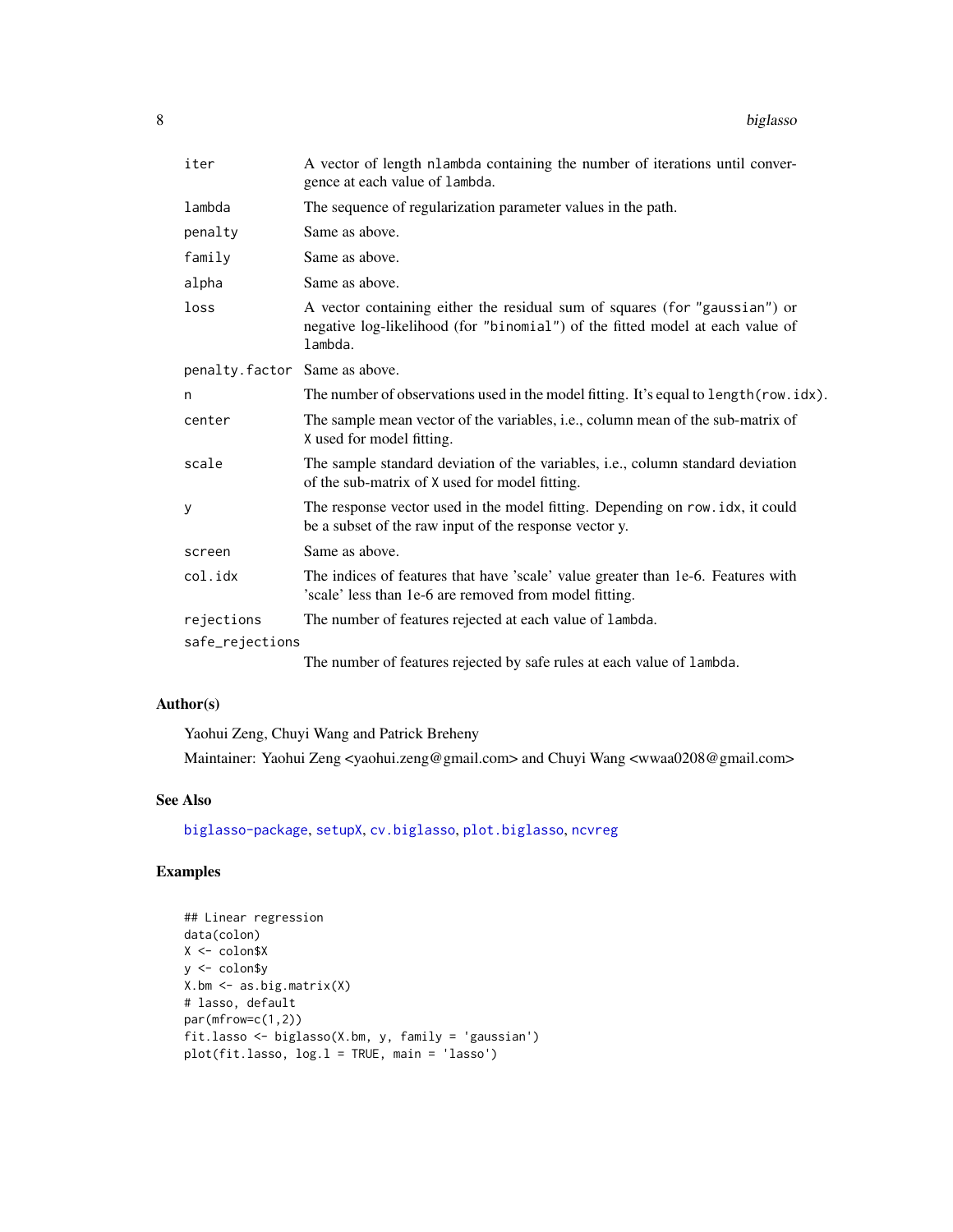#### <span id="page-8-0"></span>colon 9

```
# elastic net
fit.enet <- biglasso(X.bm, y, penalty = 'enet', alpha = 0.5, family = 'gaussian')
plot(fit.enet, log.l = TRUE, main = 'elastic net, alpha = 0.5')
## Logistic regression
data(colon)
X <- colon$X
y <- colon$y
X.bm <- as.big.matrix(X)
# lasso, default
par(mfrow = c(1, 2))fit.bin.lasso <- biglasso(X.bm, y, penalty = 'lasso', family = "binomial")
plot(fit.bin.lasso, log.l = TRUE, main = 'lasso')
# elastic net
fit.bin.enet <- biglasso(X.bm, y, penalty = 'enet', alpha = 0.5, family = "binomial")
plot(fit.bin.enet, log.l = TRUE, main = 'elastic net, alpha = 0.5')
## Cox regression
set.seed(10101)
N <- 1000; p <- 30; nzc <- p/3
X \leftarrow matrix(rnorm(N * p), N, p)beta <- rnorm(nzc)
fx <- X[, seq(nzc)] %*% beta/3
hx \leftarrow exp(fx)
ty \leq rexp(N, hx)
tcens \le rbinom(n = N, prob = 0.3, size = 1) # censoring indicator
y \leftarrow cbind(time = ty, status = 1 - tcens) # y \leftarrow Surv(ty, 1 - tcens) with library(survival)
X.bm <- as.big.matrix(X)
fit <- biglasso(X.bm, y, family = "cox")
plot(fit)
```
colon *Gene expression data from colon-cancer patients*

#### Description

The data file contains gene expression data of 62 samples (40 tumor samples, 22 normal samples) from colon-cancer patients analyzed with an Affymetrix oligonucleotide Hum6000 array.

#### Format

A list of 2 variables included in colon:

- X: a 62-by-2000 matrix that records the gene expression data. Used as design matrix.
- y: a binary vector of length 62 recording the sample status:  $1 = \text{tumor}$ ;  $0 = \text{normal}$ . Used as response vector.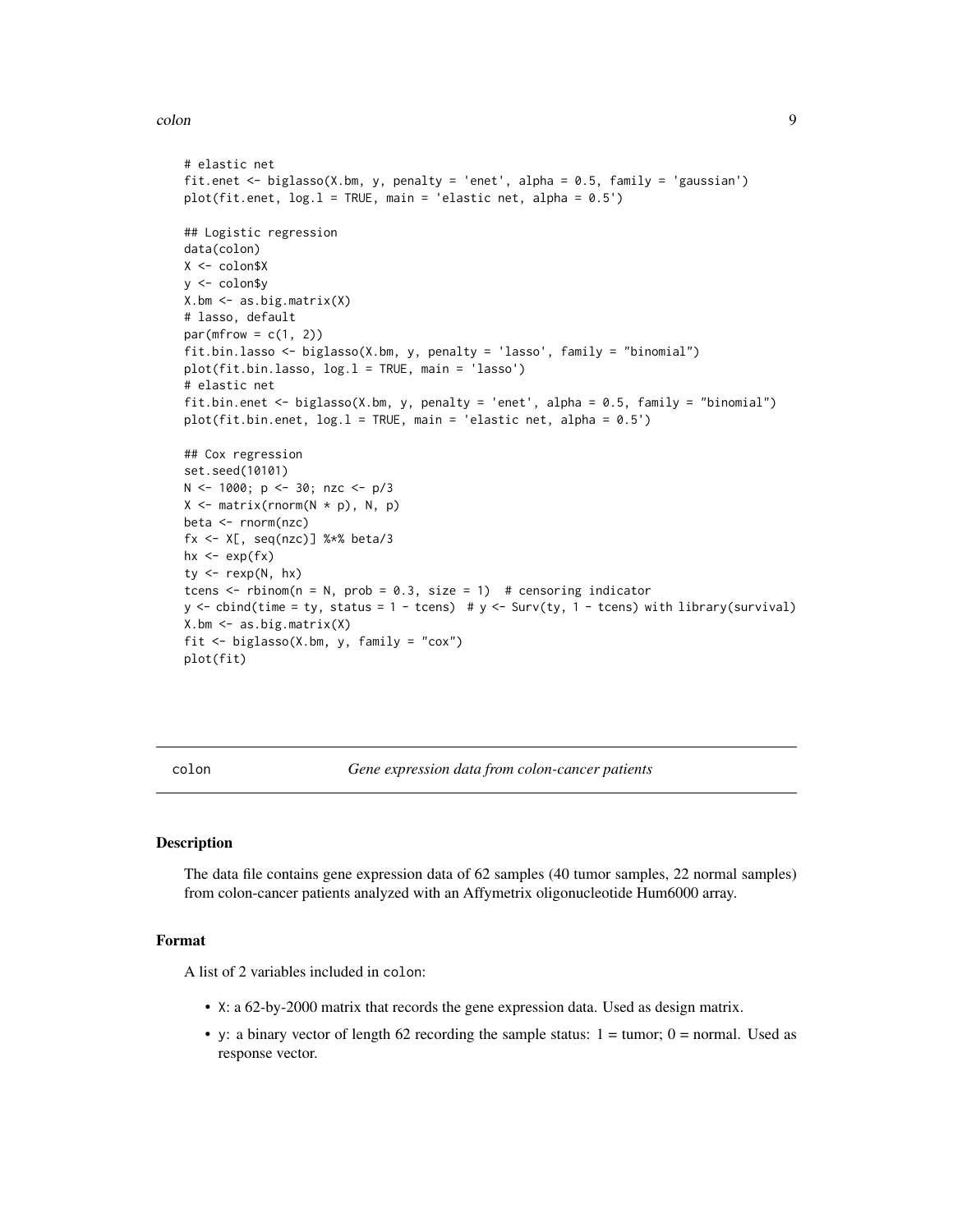# <span id="page-9-0"></span>Source

The raw data can be found on Bioconductor: [https://bioconductor.org/packages/release/](https://bioconductor.org/packages/release/data/experiment/html/colonCA.html) [data/experiment/html/colonCA.html](https://bioconductor.org/packages/release/data/experiment/html/colonCA.html).

# References

• U. Alon et al. (1999): Broad patterns of gene expression revealed by clustering analysis of tumor and normal colon tissue probed by oligonucleotide arrays. *Proc. Natl. Acad. Sci. USA* 96, 6745-6750. <https://www.pnas.org/content/96/12/6745.short>.

# Examples

```
data(colon)
X <- colon$X
y <- colon$y
str(X)
dim(X)
X.bm <- as.big.matrix(X, backingfile = "") # convert to big.matrix object
str(X.bm)
dim(X.bm)
```
<span id="page-9-1"></span>

cv.biglasso *Cross-validation for biglasso*

#### Description

Perform k-fold cross validation for penalized regression models over a grid of values for the regularization parameter lambda.

#### Usage

```
cv.biglasso(
 X,
 y,
  row.idx = 1:nrow(X),
  eval.metric = c("default", "MAPE"),
  ncores = parallel::detectCores(),
  ...,
 nfolds = 5,
  seed,
  cv.ind,
  trace = FALSE
)
```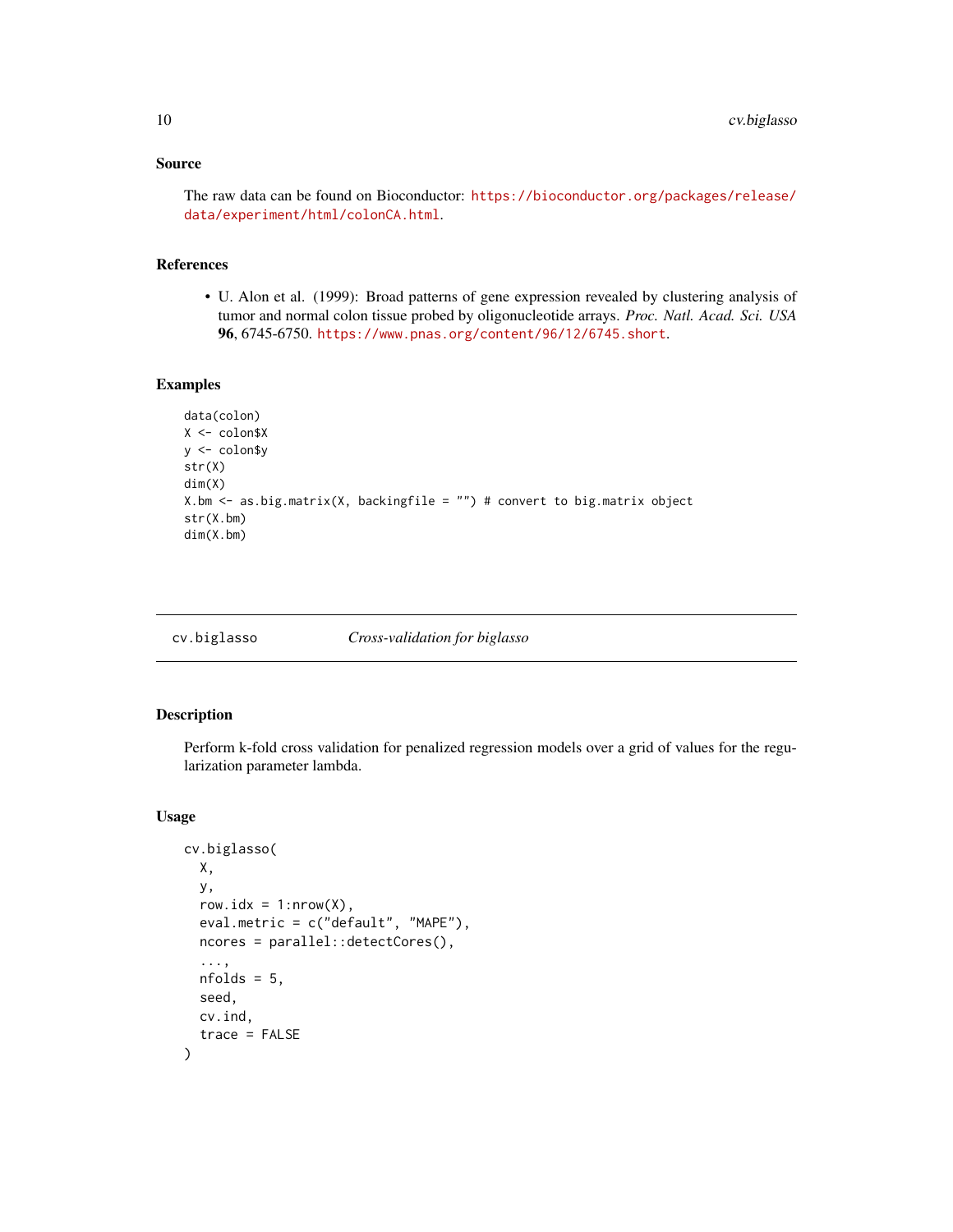# <span id="page-10-0"></span>cv.biglasso 11

# Arguments

| X           | The design matrix, without an intercept, as in biglasso.                                                                                                                                                                                                                                  |
|-------------|-------------------------------------------------------------------------------------------------------------------------------------------------------------------------------------------------------------------------------------------------------------------------------------------|
| У           | The response vector, as in biglasso.                                                                                                                                                                                                                                                      |
| row.idx     | The integer vector of row indices of X that used for fitting the model. as in<br>biglasso.                                                                                                                                                                                                |
| eval.metric | The evaluation metric for the cross-validated error and for choosing optimal<br>Lambda. "default" for linear regression is MSE (mean squared error), for logistic<br>regression is misclassification error. "MAPE", for linear regression only, is the<br>Mean Absolute Percentage Error. |
| ncores      | The number of cores to use for parallel execution across a cluster created by the<br>parallel package. (This is different from ncores in biglasso, which is the<br>number of OpenMP threads.)                                                                                             |
| $\ddotsc$   | Additional arguments to biglasso.                                                                                                                                                                                                                                                         |
| nfolds      | The number of cross-validation folds. Default is 5.                                                                                                                                                                                                                                       |
| seed        | The seed of the random number generator in order to obtain reproducible results.                                                                                                                                                                                                          |
| cv.ind      | Which fold each observation belongs to. By default the observations are ran-<br>domly assigned by cv. biglasso.                                                                                                                                                                           |
| trace       | If set to TRUE, cv. biglasso will inform the user of its progress by announcing<br>the beginning of each CV fold. Default is FALSE.                                                                                                                                                       |

# Details

The function calls biglasso nfolds times, each time leaving out 1/nfolds of the data. The crossvalidation error is based on the residual sum of squares when family="gaussian" and the binomial deviance when family="binomial".

The S3 class object cv.biglasso inherits class [cv.ncvreg](#page-0-0). So S3 functions such as "summary","plot" can be directly applied to the cv.biglasso object.

# Value

An object with S3 class "cv.biglasso" which inherits from class "cv.ncvreg". The following variables are contained in the class (adopted from [cv.ncvreg](#page-0-0)).

| cve        | The error for each value of lambda, averaged across the cross-validation folds.                           |
|------------|-----------------------------------------------------------------------------------------------------------|
| cyse       | The estimated standard error associated with each value of for cye.                                       |
| lambda     | The sequence of regularization parameter values along which the cross-validation<br>error was calculated. |
| fit        | The fitted biglasso object for the whole data.                                                            |
| min        | The index of lambda corresponding to lambda.min.                                                          |
| lambda.min | The value of lambda with the minimum cross-validation error.                                              |
| null.dev   | The deviance for the intercept-only model.                                                                |
| pe         | If family="binomial", the cross-validation prediction error for each value of<br>lambda.                  |
| cv.ind     | Same as above.                                                                                            |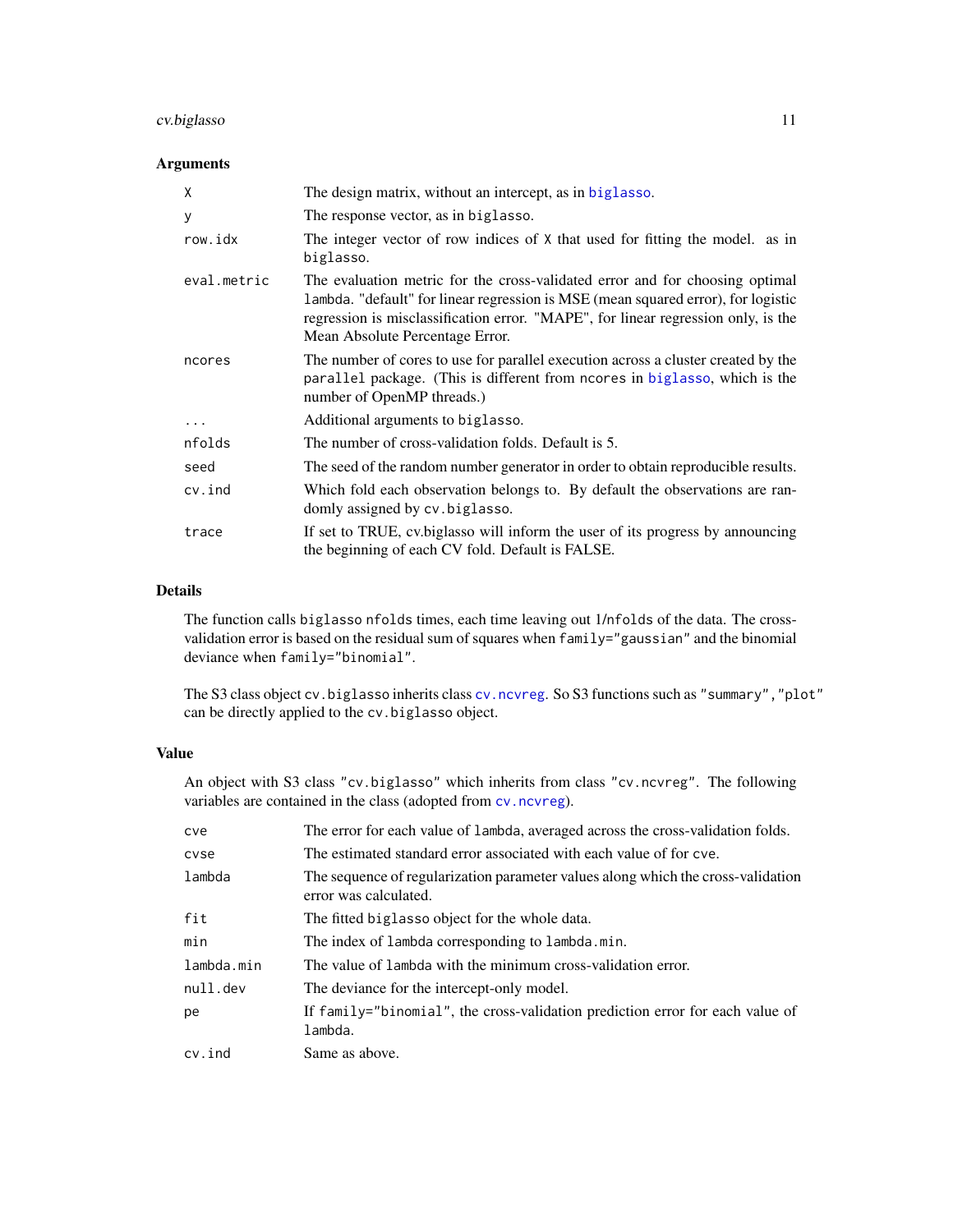# Author(s)

Yaohui Zeng and Patrick Breheny

Maintainer: Yaohui Zeng <yaohui.zeng@gmail.com>

# See Also

[biglasso](#page-4-1), [plot.cv.biglasso](#page-12-1), [summary.cv.biglasso](#page-18-1), [setupX](#page-16-1)

# Examples

```
## Not run:
## cv.biglasso
data(colon)
X <- colon$X
y <- colon$y
X.bm <- as.big.matrix(X)
## logistic regression
cvfit <- cv.biglasso(X.bm, y, family = 'binomial', seed = 1234, ncores = 2)
par(mfrow = c(2, 2))plot(cvfit, type = 'all')
summary(cvfit)
## End(Not run)
```
<span id="page-11-1"></span>plot.biglasso *Plot coefficients from a "biglasso" object*

#### Description

Produce a plot of the coefficient paths for a fitted [biglasso](#page-4-1) object.

# Usage

## S3 method for class 'biglasso'  $plot(x, alpha = 1, log.1 = TRUE, ...)$ 

#### Arguments

| x        | Fitted "biglasso" model.                                                                            |
|----------|-----------------------------------------------------------------------------------------------------|
| alpha    | Controls alpha-blending, helpful when the number of covariates is large. Default<br>is alpha $=1$ . |
| log.1    | Should horizontal axis be on the log scale? Default is TRUE.                                        |
| $\cdots$ | Other graphical parameters to plot                                                                  |

<span id="page-11-0"></span>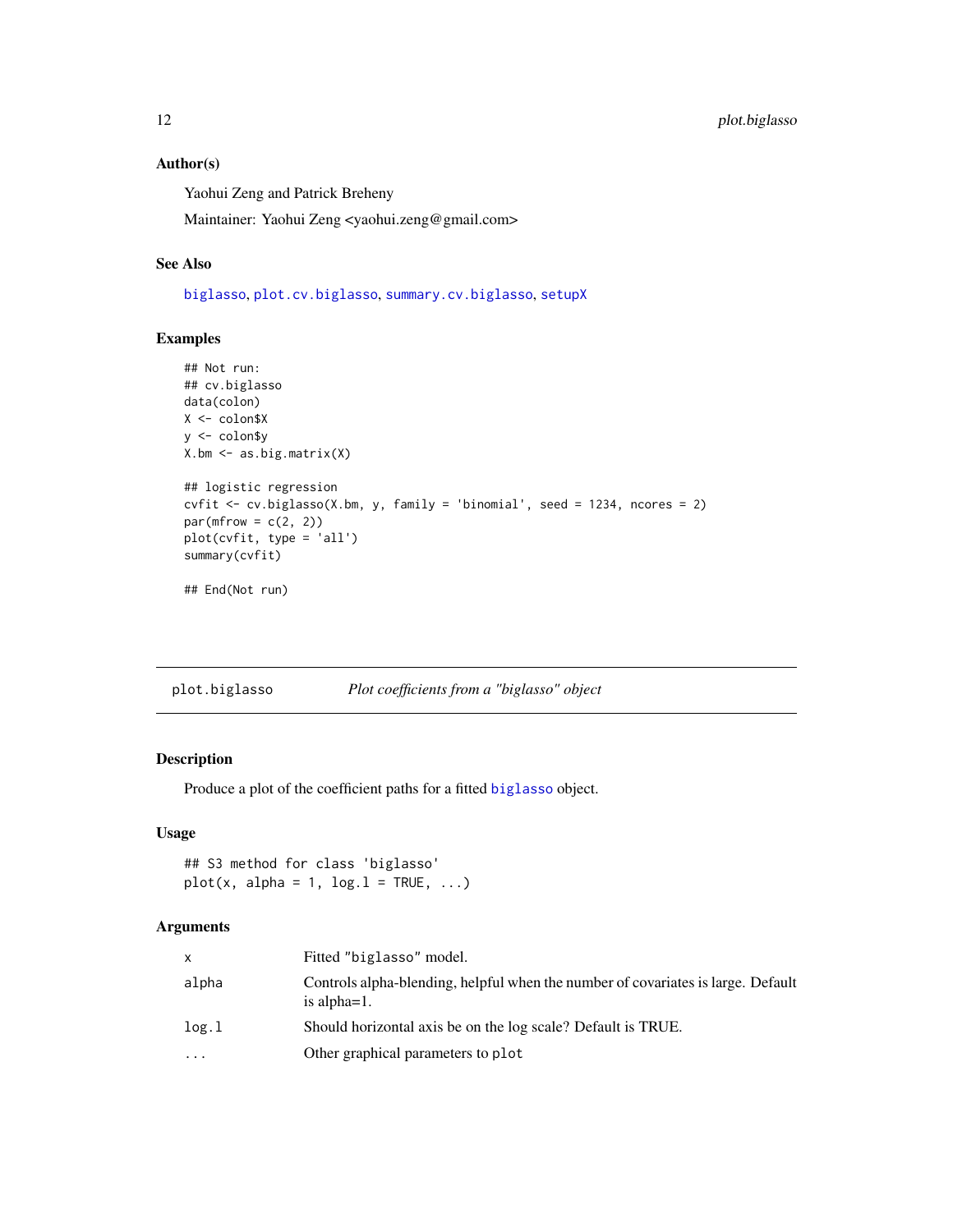# <span id="page-12-0"></span>plot.cv.biglasso 13

# Author(s)

Yaohui Zeng and Patrick Breheny

Maintainer: Yaohui Zeng <yaohui.zeng@gmail.com>

# See Also

[biglasso](#page-4-1), [cv.biglasso](#page-9-1)

# Examples

## See examples in "biglasso"

<span id="page-12-1"></span>plot.cv.biglasso *Plots the cross-validation curve from a "cv.biglasso" object*

# Description

Plot the cross-validation curve from a [cv.biglasso](#page-9-1) object, along with standard error bars.

#### Usage

```
## S3 method for class 'cv.biglasso'
plot(
 x,
 log.l = TRUE,type = c("cve", "rsq", "scale", "snr", "pred", "all"),
  selected = TRUE,
 vertical.line = TRUE,
  col = "red",...
\mathcal{L}
```
# Arguments

| $\mathsf{x}$ | A "cv.biglasso" object.                                                                                                                                                                                                                                                                                                                                                                                                                           |
|--------------|---------------------------------------------------------------------------------------------------------------------------------------------------------------------------------------------------------------------------------------------------------------------------------------------------------------------------------------------------------------------------------------------------------------------------------------------------|
| log.1        | Should horizontal axis be on the log scale? Default is TRUE.                                                                                                                                                                                                                                                                                                                                                                                      |
| type         | What to plot on the vertical axis, cve plots the cross-validation error (deviance);<br>rsq plots an estimate of the fraction of the deviance explained by the model<br>(R-squared); snr plots an estimate of the signal-to-noise ratio; scale plots, for<br>family="gaussian", an estimate of the scale parameter (standard deviation);<br>pred plots, for family="binomial", the estimated prediction error; all pro-<br>duces all of the above. |
| selected     | If TRUE (the default), places an axis on top of the plot denoting the number of<br>variables in the model (i.e., that have a nonzero regression coefficient) at that<br>value of lambda.                                                                                                                                                                                                                                                          |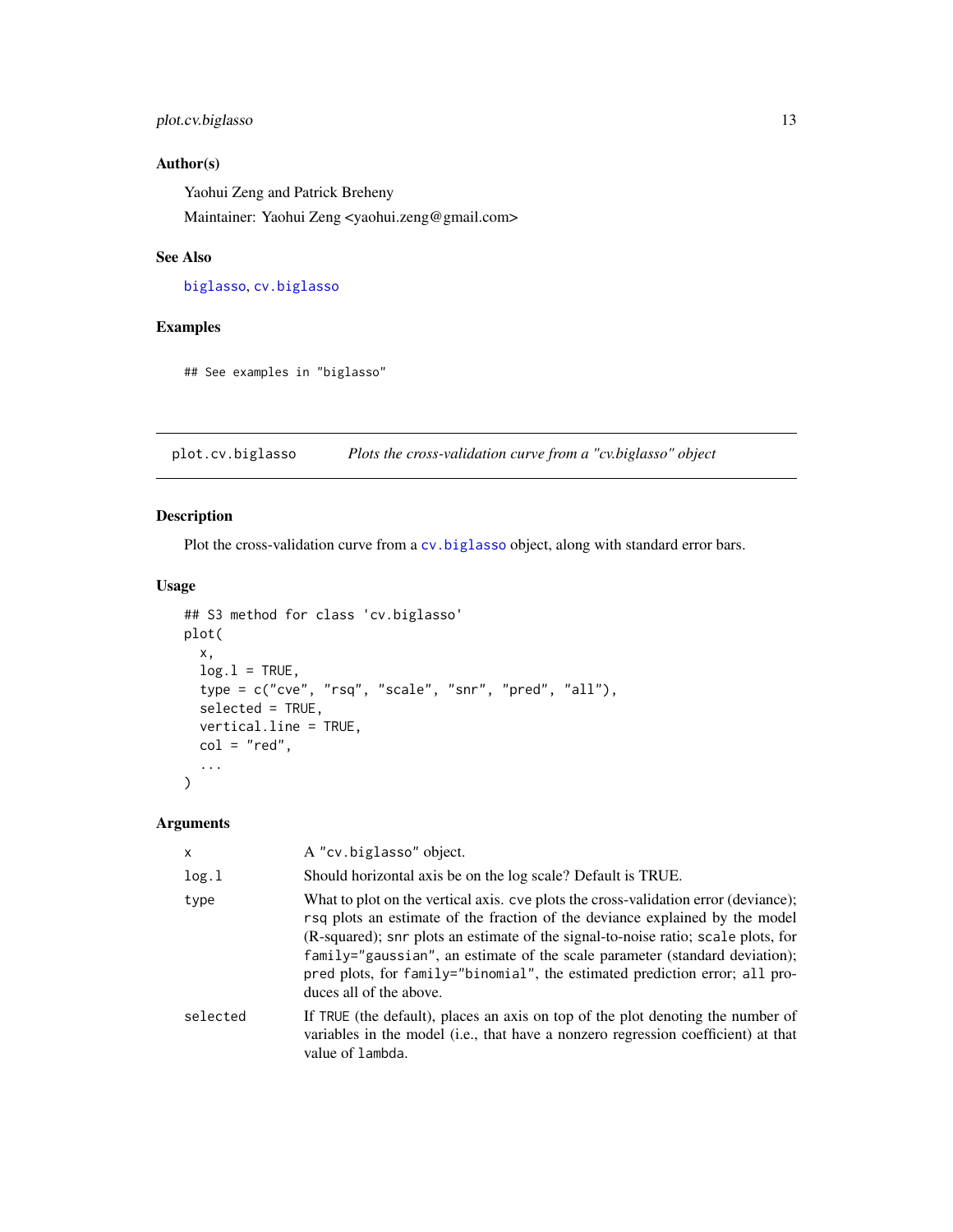<span id="page-13-0"></span>14 predict.biglasso

|                         | vertical.line If TRUE (the default), draws a vertical line at the value where cross-validaton<br>error is minimized. |
|-------------------------|----------------------------------------------------------------------------------------------------------------------|
| col                     | Controls the color of the dots (CV estimates).                                                                       |
| $\cdot$ $\cdot$ $\cdot$ | Other graphical parameters to plot                                                                                   |

# Details

Error bars representing approximate 68% confidence intervals are plotted along with the estimates at value of lambda. For rsq and snr, these confidence intervals are quite crude, especially near.

#### Author(s)

Yaohui Zeng and Patrick Breheny

Maintainer: Yaohui Zeng <yaohui.zeng@gmail.com>

# See Also

[biglasso](#page-4-1), [cv.biglasso](#page-9-1)

# Examples

## See examples in "cv.biglasso"

predict.biglasso *Model predictions based on a fitted* biglasso *object*

# Description

Extract predictions (fitted reponse, coefficients, etc.) from a fitted [biglasso](#page-4-1) object.

#### Usage

```
## S3 method for class 'biglasso'
predict(
 object,
  X,
  row.idx = 1: nrow(X),
  type = c("link", "response", "class", "coefficients", "vars", "nvars"),
  lambda,
  which = 1:length(object$lambda),
  ...
\lambda## S3 method for class 'biglasso'
coef(object, lambda, which = 1:length(object$lambda), drop = TRUE, ...)
```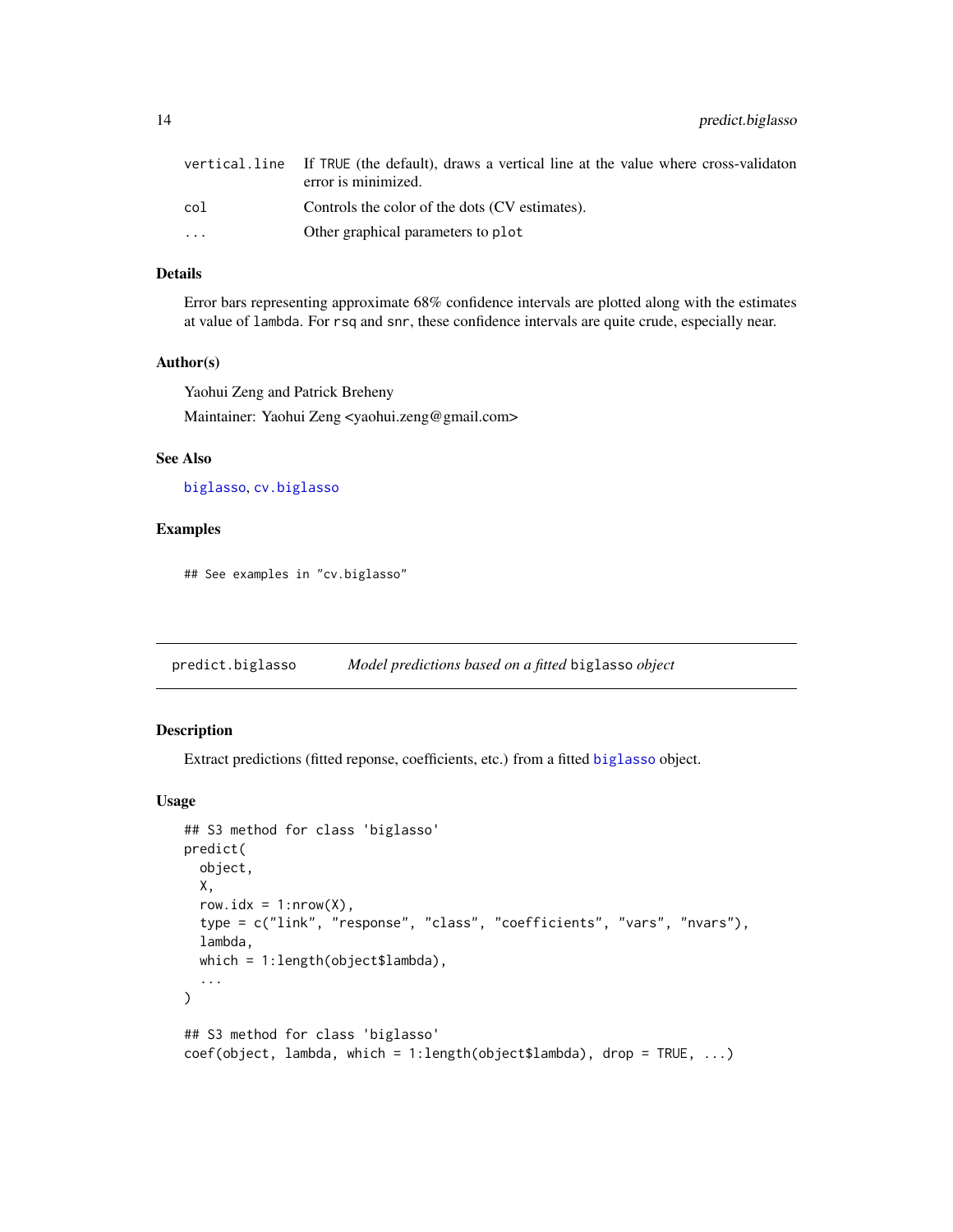# <span id="page-14-0"></span>predict.biglasso 15

#### Arguments

| object   | A fitted "biglasso" model object.                                                                                                                                                                                                                                                                                                                                                                            |
|----------|--------------------------------------------------------------------------------------------------------------------------------------------------------------------------------------------------------------------------------------------------------------------------------------------------------------------------------------------------------------------------------------------------------------|
| X        | Matrix of values at which predictions are to be made. It must be a big. matrix<br>object. Not used for type="coefficients".                                                                                                                                                                                                                                                                                  |
| row.idx  | Similar to that in biglasso, it's a vector of the row indices of X that used for the<br>prediction. 1: $nrow(X)$ by default.                                                                                                                                                                                                                                                                                 |
| type     | Type of prediction: "link" returns the linear predictors; "response" gives the<br>fitted values; "class" returns the binomial outcome with the highest probabil-<br>ity; "coefficients" returns the coefficients; "vars" returns a list containing<br>the indices and names of the nonzero variables at each value of lambda; "nvars"<br>returns the number of nonzero coefficients at each value of lambda. |
| lambda   | Values of the regularization parameter 1 ambda at which predictions are requested.<br>Linear interpolation is used for values of lambda not in the sequence of lambda<br>values in the fitted models.                                                                                                                                                                                                        |
| which    | Indices of the penalty parameter 1 ambda at which predictions are required. By<br>default, all indices are returned. If lambda is specified, this will override which.                                                                                                                                                                                                                                       |
| $\cdots$ | Not used.                                                                                                                                                                                                                                                                                                                                                                                                    |
| drop     | If coefficients for a single value of lambda are to be returned, reduce dimensions<br>to a vector? Setting drop=FALSE returns a 1-column matrix.                                                                                                                                                                                                                                                             |

# Value

The object returned depends on type.

# Author(s)

Yaohui Zeng and Patrick Breheny Maintainer: Yaohui Zeng <yaohui.zeng@gmail.com>

#### See Also

[biglasso](#page-4-1), [cv.biglasso](#page-9-1)

#### Examples

```
## Logistic regression
data(colon)
X <- colon$X
y <- colon$y
X.bm <- as.big.matrix(X, backingfile = "")
fit <- biglasso(X.bm, y, penalty = 'lasso', family = "binomial")
coef <- coef(fit, lambda=0.05, drop = TRUE)
coef[which(coef != 0)]
predict(fit, X.bm, type="link", lambda=0.05)
predict(fit, X.bm, type="response", lambda=0.05)
predict(fit, X.bm, type="class", lambda=0.1)
predict(fit, type="vars", lambda=c(0.05, 0.1))
predict(fit, type="nvars", lambda=c(0.05, 0.1))
```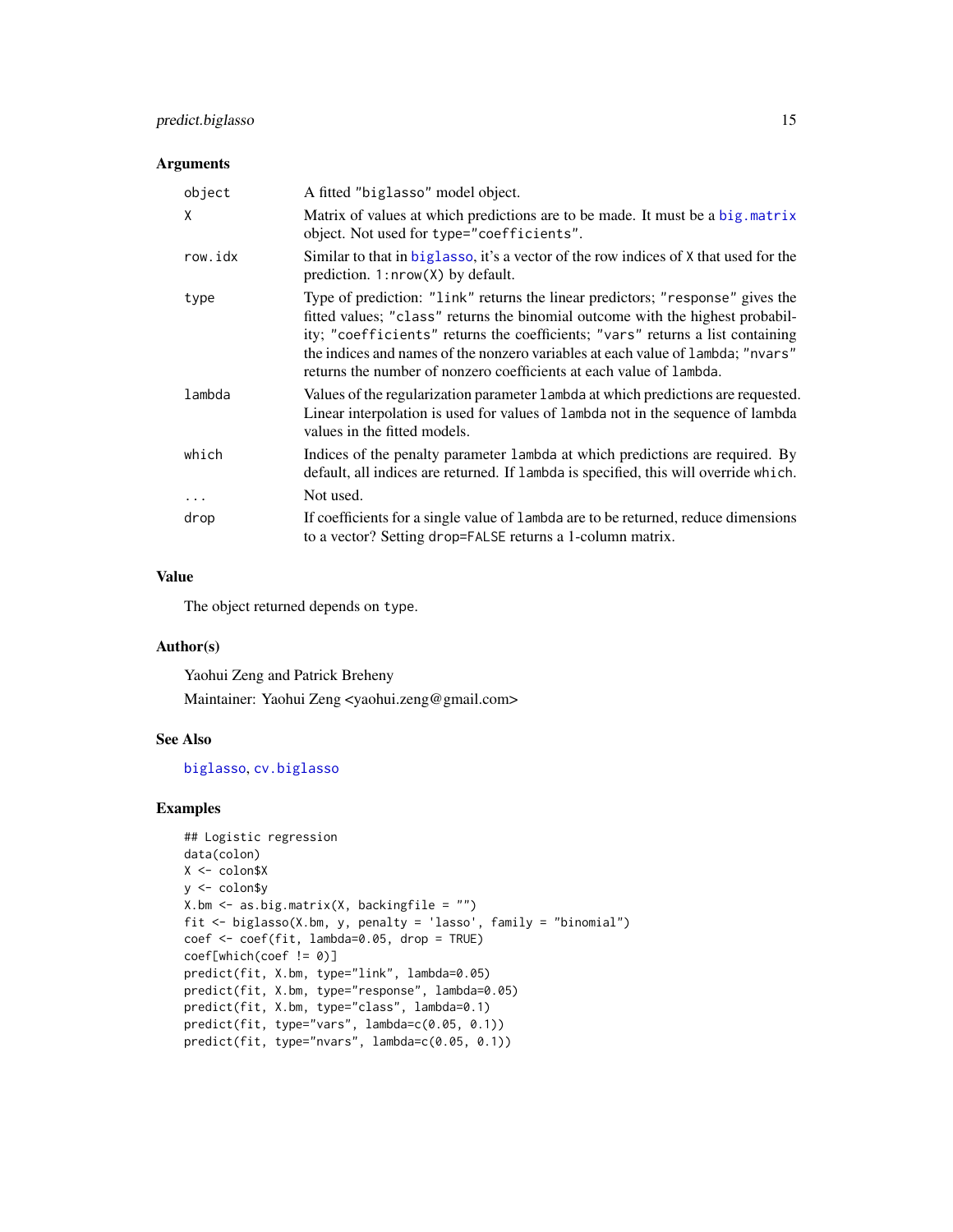<span id="page-15-0"></span>predict.cv.biglasso *Model predictions based on a fitted* [cv.biglasso](#page-9-1) *object*

#### Description

Extract predictions from a fitted [cv.biglasso](#page-9-1) object.

# Usage

```
## S3 method for class 'cv.biglasso'
predict(
 object,
 X,
  row.idx = 1: nrow(X),type = c("link", "response", "class", "coefficients", "vars", "nvars"),
  lambda = object$lambda.min,
 which = object$min,
  ...
\mathcal{L}## S3 method for class 'cv.biglasso'
coef(object, lambda = object$lambda.min, which = object$min, ...)
```
# Arguments

| object  | A fitted "cv.biglasso" model object.                                                                                                                                                                                                                                                                                                                                                                         |
|---------|--------------------------------------------------------------------------------------------------------------------------------------------------------------------------------------------------------------------------------------------------------------------------------------------------------------------------------------------------------------------------------------------------------------|
| X       | Matrix of values at which predictions are to be made. It must be a big. matrix<br>object. Not used for type="coefficients".                                                                                                                                                                                                                                                                                  |
| row.idx | Similar to that in biglasso, it's a vector of the row indices of X that used for the<br>prediction. $1: nrow(X)$ by default.                                                                                                                                                                                                                                                                                 |
| type    | Type of prediction: "link" returns the linear predictors; "response" gives the<br>fitted values; "class" returns the binomial outcome with the highest probabil-<br>ity; "coefficients" returns the coefficients; "vars" returns a list containing<br>the indices and names of the nonzero variables at each value of lambda; "nvars"<br>returns the number of nonzero coefficients at each value of lambda. |
| lambda  | Values of the regularization parameter 1 ambda at which predictions are requested.<br>The default value is the one corresponding to the minimum cross-validation er-<br>ror.                                                                                                                                                                                                                                 |
| which   | Indices of the penalty parameter 1 ambda at which predictions are requested. The<br>default value is the index of lambda corresponding to lambda.min. Note: this is<br>overridden if lambda is specified.                                                                                                                                                                                                    |
|         | Not used.                                                                                                                                                                                                                                                                                                                                                                                                    |

### Value

The object returned depends on type.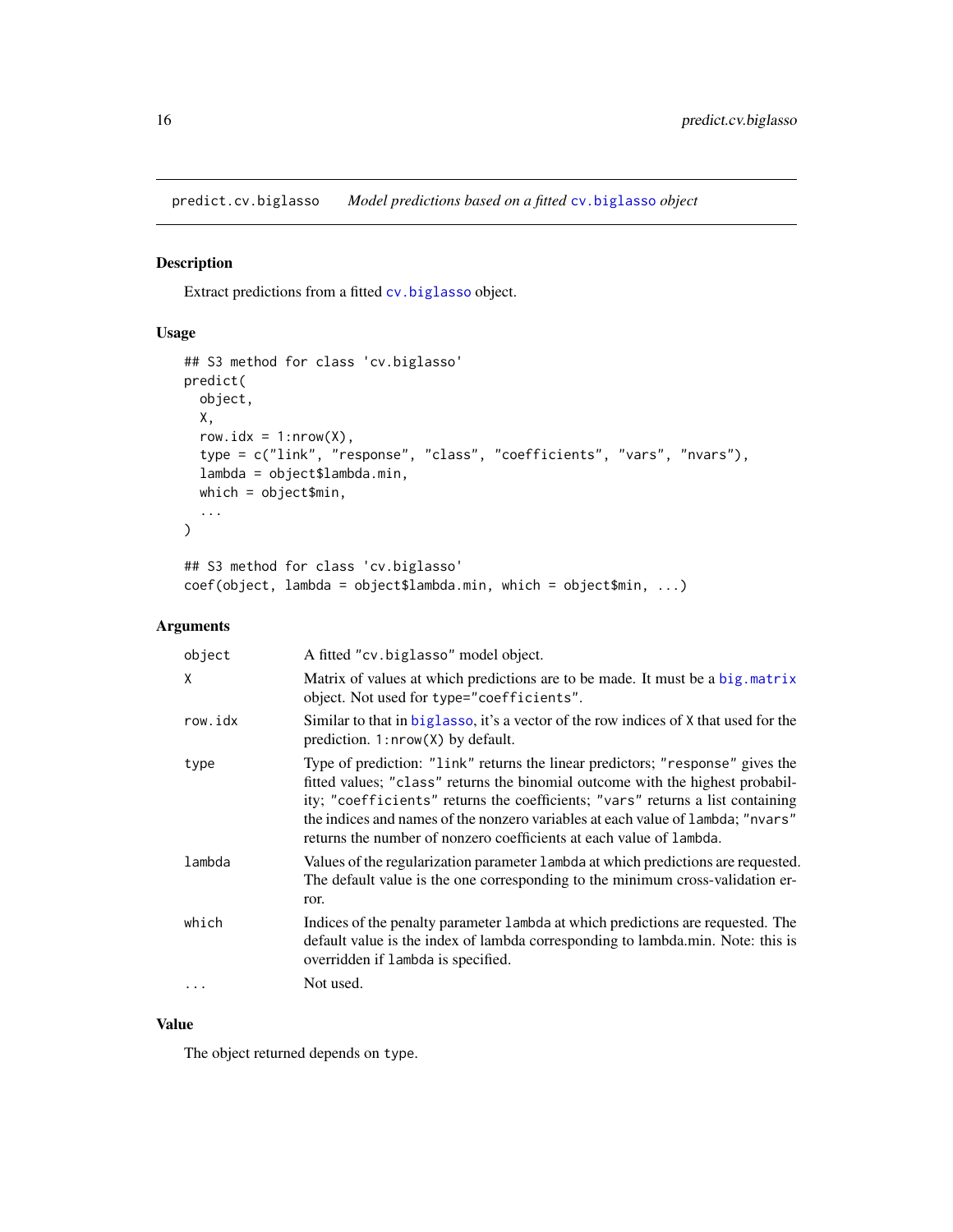#### <span id="page-16-0"></span>setup  $X$  17

## Author(s)

Yaohui Zeng and Patrick Breheny

Maintainer: Yaohui Zeng <yaohui.zeng@gmail.com>

#### See Also

[biglasso](#page-4-1), [cv.biglasso](#page-9-1)

#### Examples

```
## Not run:
## predict.cv.biglasso
data(colon)
X <- colon$X
y <- colon$y
X.bm \leftarrow as.big_matrix(X, backingfile = "")fit <- biglasso(X.bm, y, penalty = 'lasso', family = "binomial")
cvfit <- cv.biglasso(X.bm, y, penalty = 'lasso', family = "binomial", seed = 1234, ncores = 2)
coef <- coef(cvfit)
coef[which(coef != 0)]
predict(cvfit, X.bm, type = "response")
predict(cvfit, X.bm, type = "link")
predict(cvfit, X.bm, type = "class")
```
## End(Not run)

<span id="page-16-1"></span>setupX *Set up design matrix X by reading data from big data file*

#### Description

Set up the design matrix  $X$  as a big.matrix object based on external massive data file stored on disk that cannot be fullly loaded into memory. The data file must be a well-formated ASCII-file, and contains only one single type. Current version only supports double type. Other restrictions about the data file are described in [biglasso-package](#page-1-1). This function reads the massive data, and creates a big.matrix object. By default, the resulting big.matrix is file-backed, and can be shared across processors or nodes of a cluster.

#### Usage

```
setupX(
  filename,
  dir = getwd(),
  sep = ".".
 backingfile = paste0(unlist(strsplit(filename, split = "\\."))[1], ".bin"),
 descriptorfile = paste0(unlist(strsplit(filename, split = "\\."))[1], ".desc"),
  type = "double",...
)
```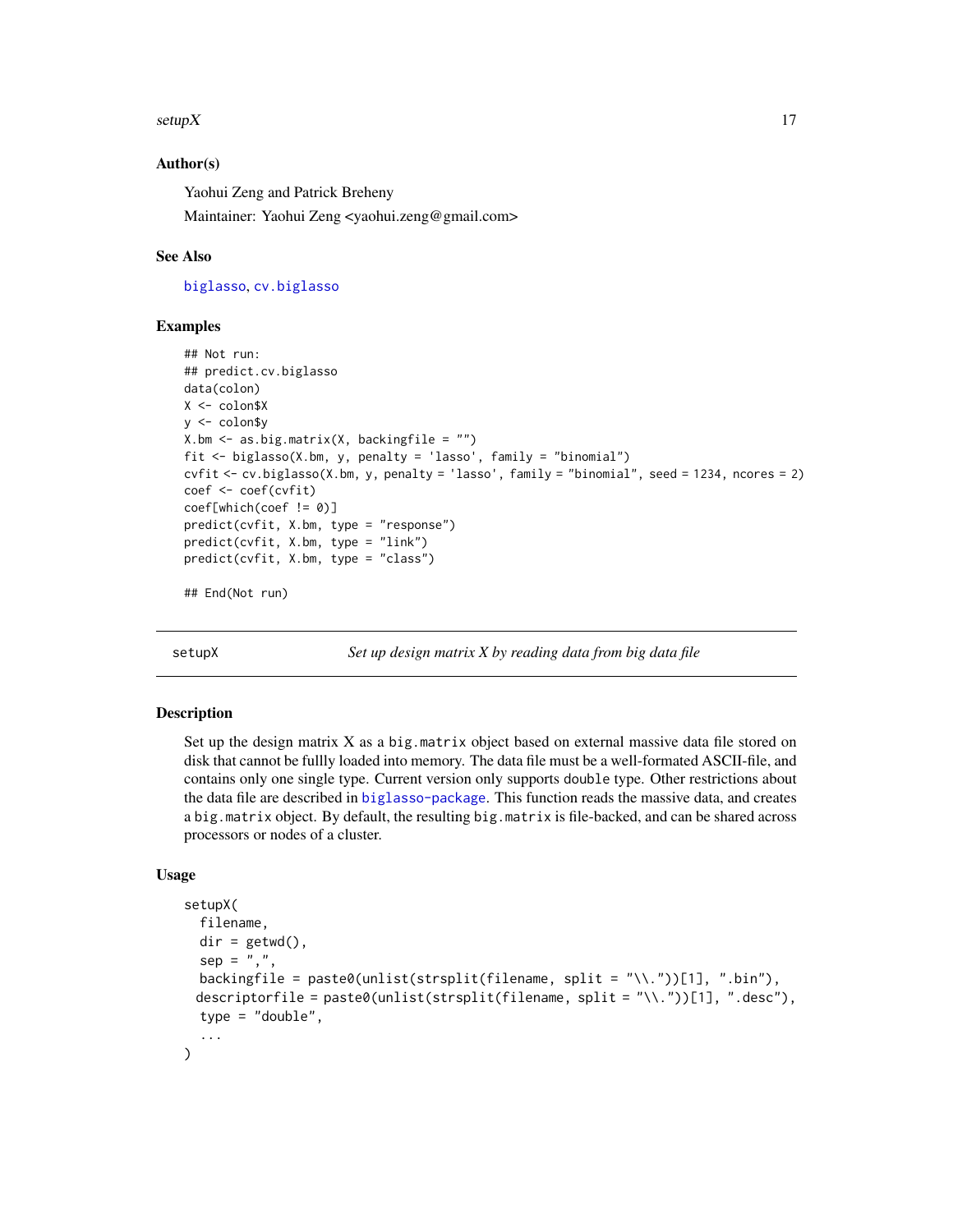#### <span id="page-17-0"></span>Arguments

| filename    | The name of the data file. For example, "dat.txt".                                                                                                                                 |
|-------------|------------------------------------------------------------------------------------------------------------------------------------------------------------------------------------|
| dir         | The directory used to store the binary and descriptor files associated with the<br>big. matrix. The default is current working directory.                                          |
| sep         | The field separator character. For example, "," for comma-delimited files (the<br>default); "\t" for tab-delimited files.                                                          |
| backingfile | The binary file associated with the file-backed big. matrix. By default, its name<br>is the same as filename with the extension replaced by ".bin".                                |
|             | descriptorfile The descriptor file used for the description of the file-backed big matrix. By<br>default, its name is the same as filename with the extension replaced by ".desc". |
| type        | The data type. Only "double" is supported for now.                                                                                                                                 |
| $\cdots$    | Additional arguments that can be passed into function read. big. matrix.                                                                                                           |

# Details

For a data set, this function needs to be called only one time to set up the big.matrix object with two backing files (.bin, .desc) created in current working directory. Once set up, the data can be "loaded" into any (new) R session by calling attach.big.matrix(discriptorfile).

This function is a simple wrapper of [read.big.matrix](#page-0-0). See [read.big.matrix](#page-0-0) and the package [bigmemory](https://CRAN.R-project.org/package=bigmemory) for more details.

## Value

A big.matrix object corresponding to a file-backed big.matrix. It's ready to be used as the design matrix X in [biglasso](#page-4-1) and [cv.biglasso](#page-9-1).

# Author(s)

Yaohui Zeng and Patrick Breheny

Maintainer: Yaohui Zeng <yaohui.zeng@gmail.com>

#### See Also

#### [biglasso](#page-4-1), [cv.ncvreg](#page-0-0)

# Examples

## see the example in "biglasso-package"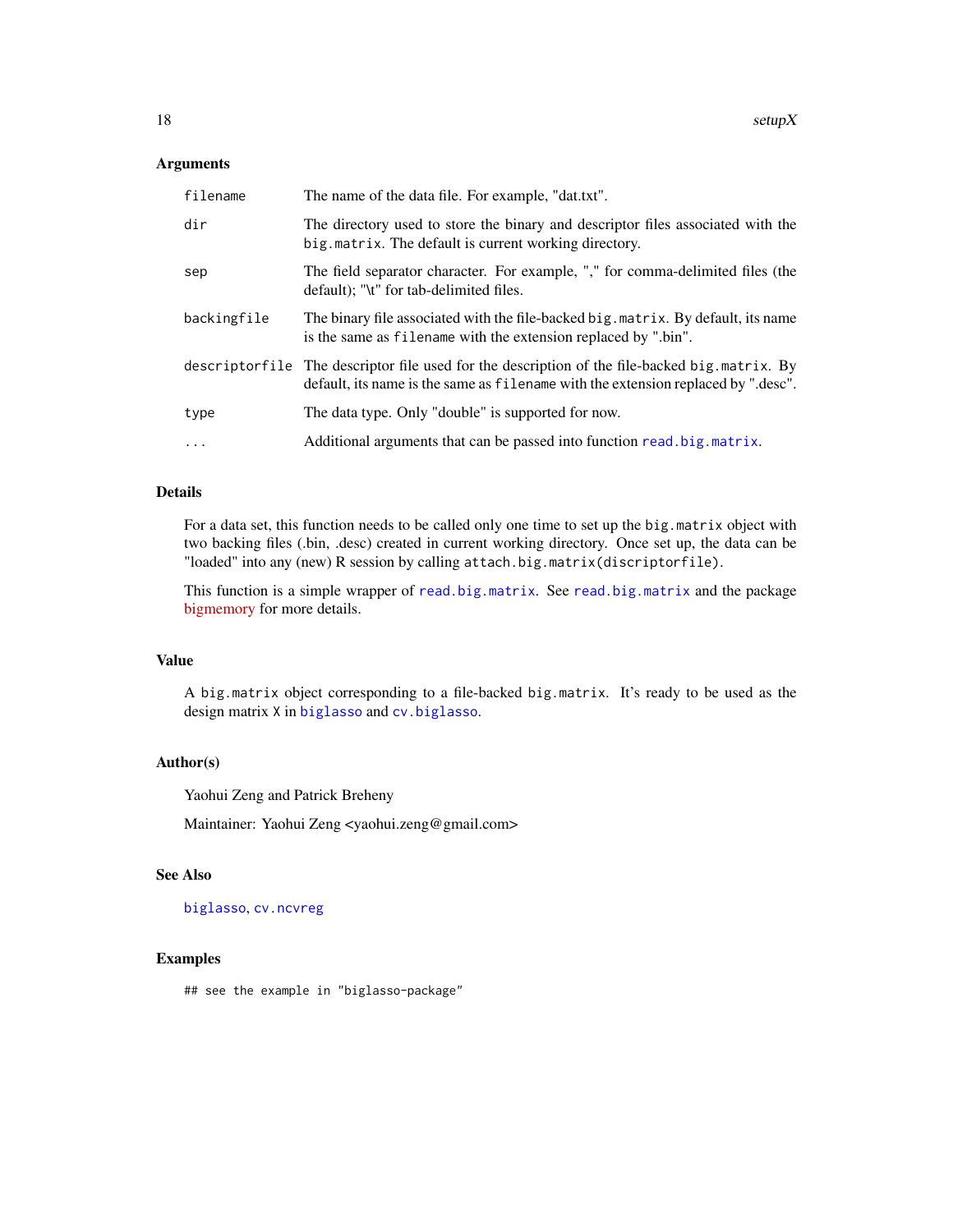<span id="page-18-1"></span><span id="page-18-0"></span>summary.cv.biglasso *Summarizing inferences based on cross-validation*

# Description

Summary method for cv.biglasso objects.

#### Usage

```
## S3 method for class 'cv.biglasso'
summary(object, ...)
## S3 method for class 'summary.cv.biglasso'
print(x, digits, ...)
```
# Arguments

| object   | A cv. biglasso object.                                                                                                                                        |
|----------|---------------------------------------------------------------------------------------------------------------------------------------------------------------|
| $\cdots$ | Further arguments passed to or from other methods.                                                                                                            |
| X.       | A "summary.cv.biglasso" object.                                                                                                                               |
| digits   | Number of digits past the decimal point to print out. Can be a vector specifying<br>different display digits for each of the five non-integer printed values. |

#### Value

summary.cv.biglasso produces an object with S3 class "summary.cv.biglasso" which inherits class "summary.cv.ncvreg". The class has its own print method and contains the following list elements:

| penalty   | The penalty used by biglasso.                                                    |
|-----------|----------------------------------------------------------------------------------|
| model     | Either "linear" or "logistic", depending on the family option in biglasso.       |
| n         | Number of observations                                                           |
| р         | Number of regression coefficients (not including the intercept).                 |
| min       | The index of lambda with the smallest cross-validation error.                    |
| lambda    | The sequence of lambda values used by cv. biglasso.                              |
| cve       | Cross-validation error (deviance).                                               |
| r.squared | Proportion of variance explained by the model, as estimated by cross-validation. |
| snr       | Signal to noise ratio, as estimated by cross-validation.                         |
| sigma     | For linear regression models, the scale parameter estimate.                      |
| pe        | For logistic regression models, the prediction error (misclassification error).  |

# Author(s)

Yaohui Zeng and Patrick Breheny Maintainer: Yaohui Zeng <yaohui.zeng@gmail.com>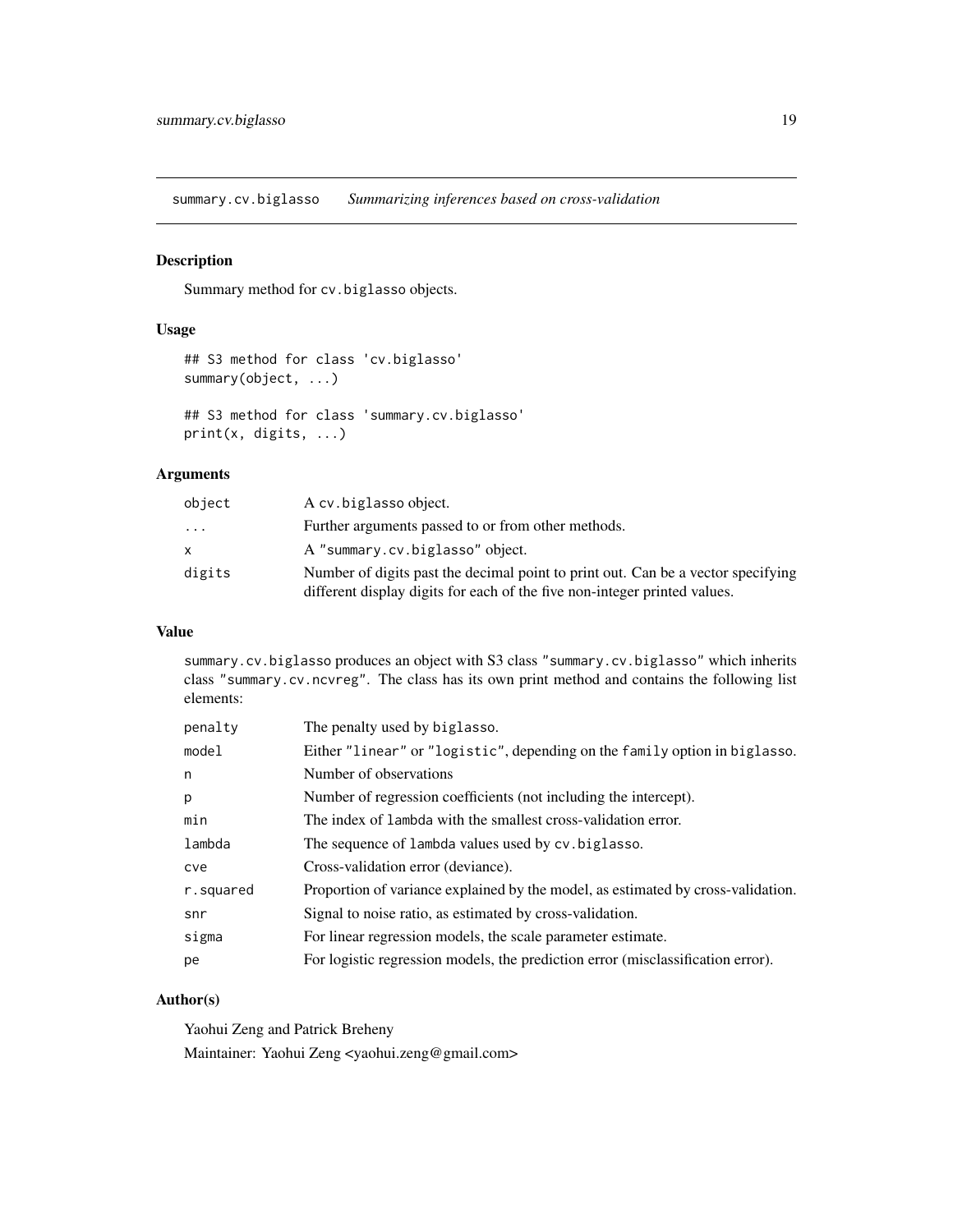# <span id="page-19-0"></span>See Also

[biglasso](#page-4-1), [cv.biglasso](#page-9-1), [plot.cv.biglasso](#page-12-1)

# Examples

## See examples in "cv.biglasso" and "biglasso-package"